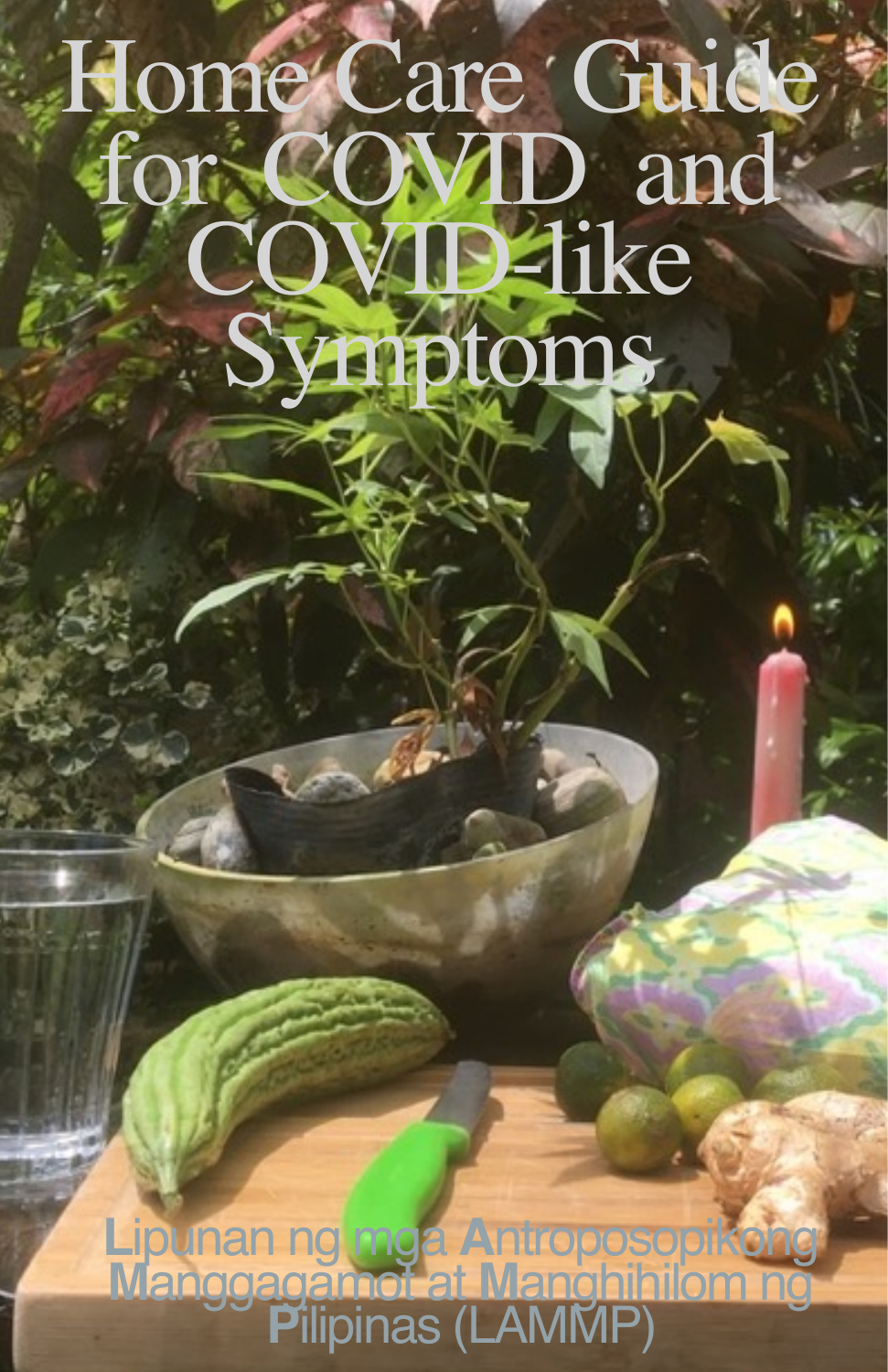LAMMP HOME CARE GUIDE

# Home Care Guide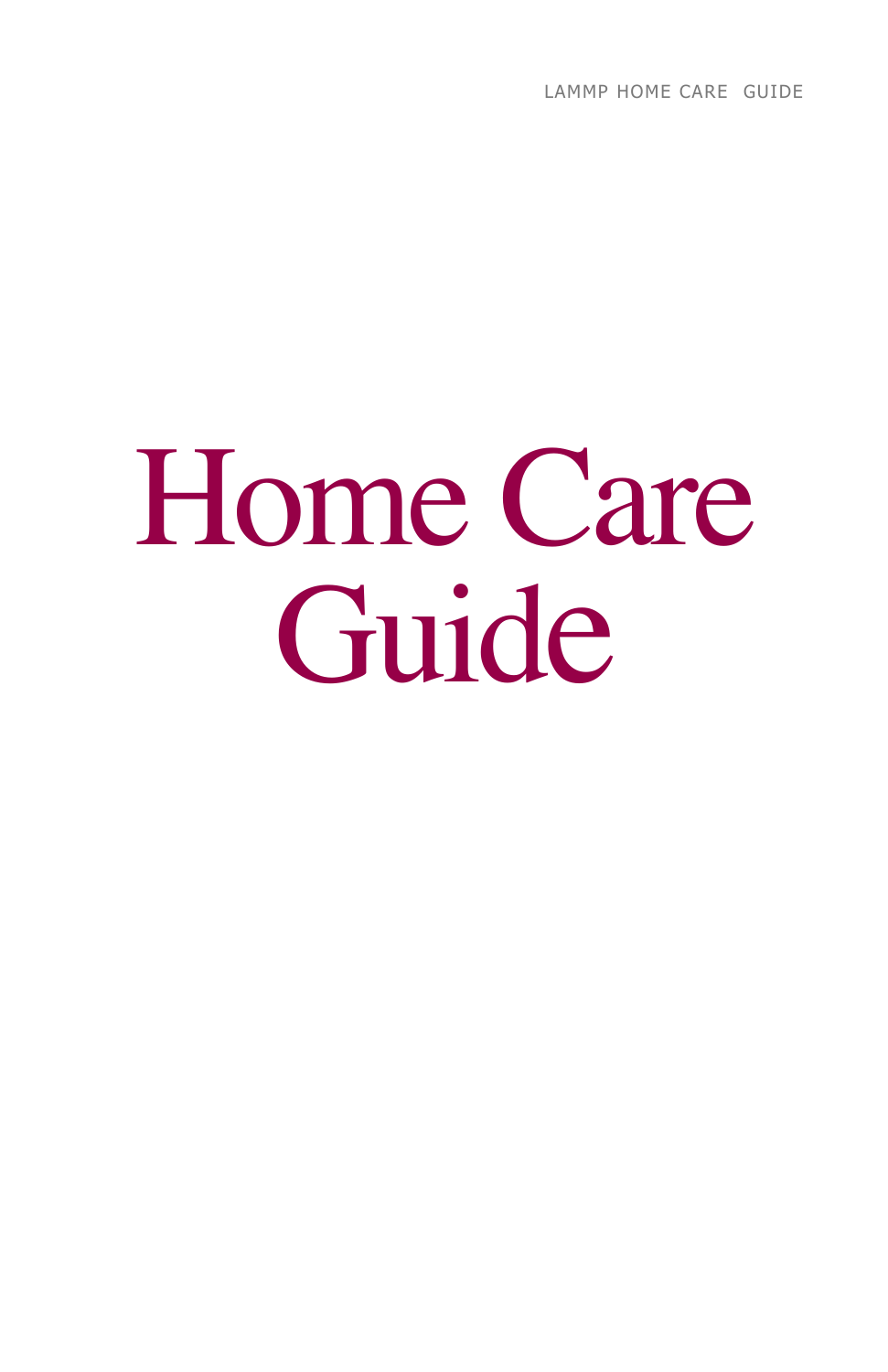#### © LAMMP



LAMMP stands for **L**ipunan ng mga **A**ntroposopikong **M**anggagamot at **M**anghihilom ng **P**ilipinas. It is an organization of Filipino Anthroposophic physicians, health professionals and therapists, committed to actively promote a Science of the Spirit towards an understanding of the human being in health and illness for the holistic transformation of Filipino communities. It envisions a society of free and independent conscious human beings enabled to change themselves inwardly through Self-knowledge

towards the development of spiritual wisdom. Anthroposophic medicine is an accredited health system under Department of Health- Philippine Institute of Traditional and Alternative Health Care (DOH-PITAHC).

[lammp.anthromed@gmail.com](mailto:lammp.anthromed@gmail.com)

https://www.facebook.com/LAMMP-102535738678159/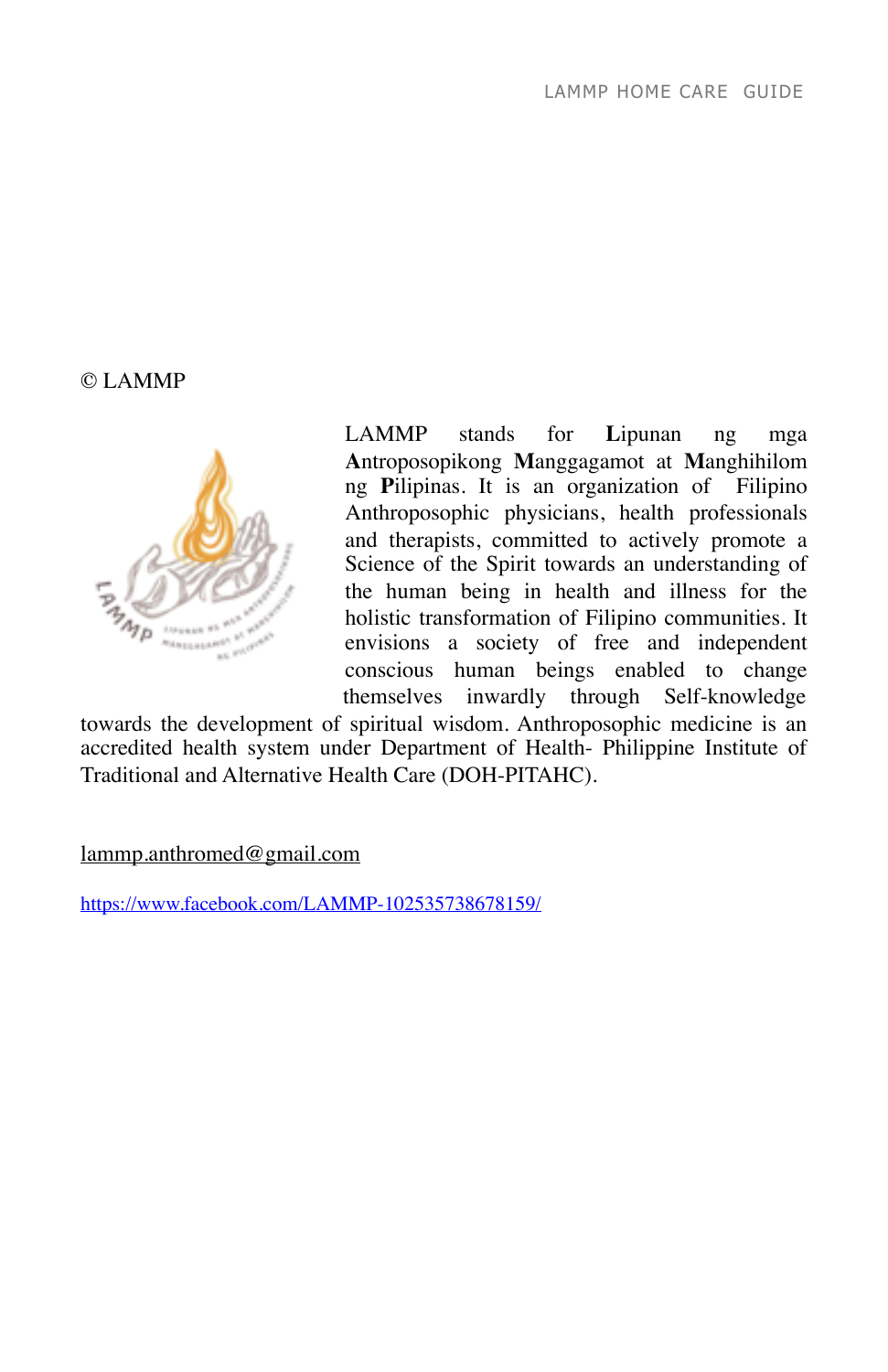#### LAMMP HOME CARE GUIDE



We must eradicate from the soul all fear and terror of what comes towards us from the future.

We must look forward with absolute equanimity to whatever comes, and

we must think only that whatever comes is given us by a world direction full of wisdom.

- Rudolf Steiner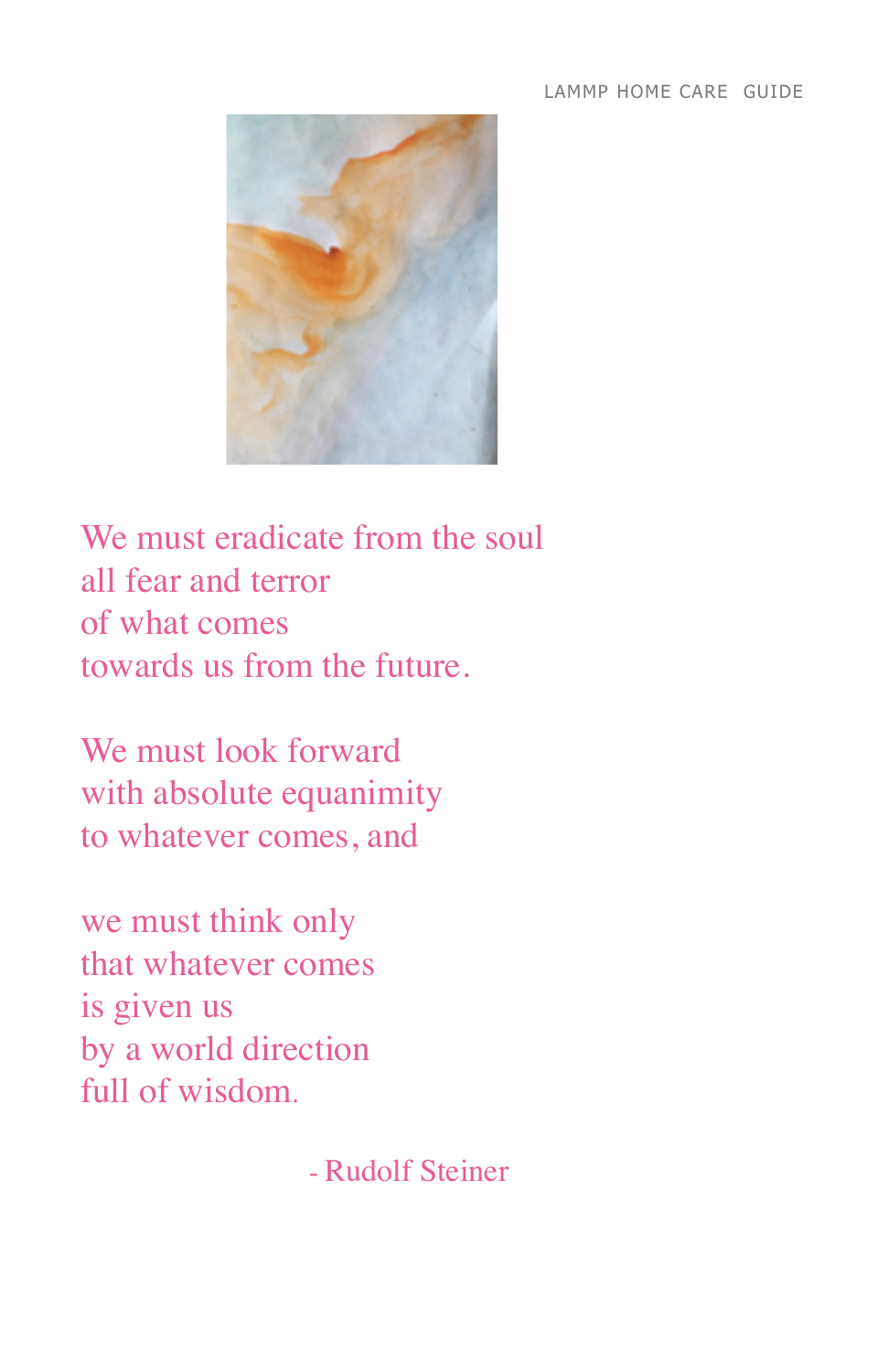# Table of Contents

| <b>Background and Context</b>          |    |
|----------------------------------------|----|
| Signs and Symptoms                     | 8  |
| Diagnosis of COVID-19                  | 9  |
| Prevention of Illness                  | 9  |
| Home Care                              | 13 |
| WEEK 1 of COVID-19                     | 13 |
| What to do for fever                   | 13 |
| What to do for headaches               | 16 |
| What to do for colds and cough         | 18 |
| What to do for sore throat             | 20 |
| What to do for diarrhea                | 22 |
| What to do for body malaise            | 23 |
| WEEK 2 of COVID-19                     | 23 |
| What to do for difficulty of breathing | 24 |
| What to do for chesty coughs           | 25 |
| What to Monitor                        | 31 |
| Red Flags to Indicate Severe Illness   | 32 |
| <b>Special Circumstances</b>           | 33 |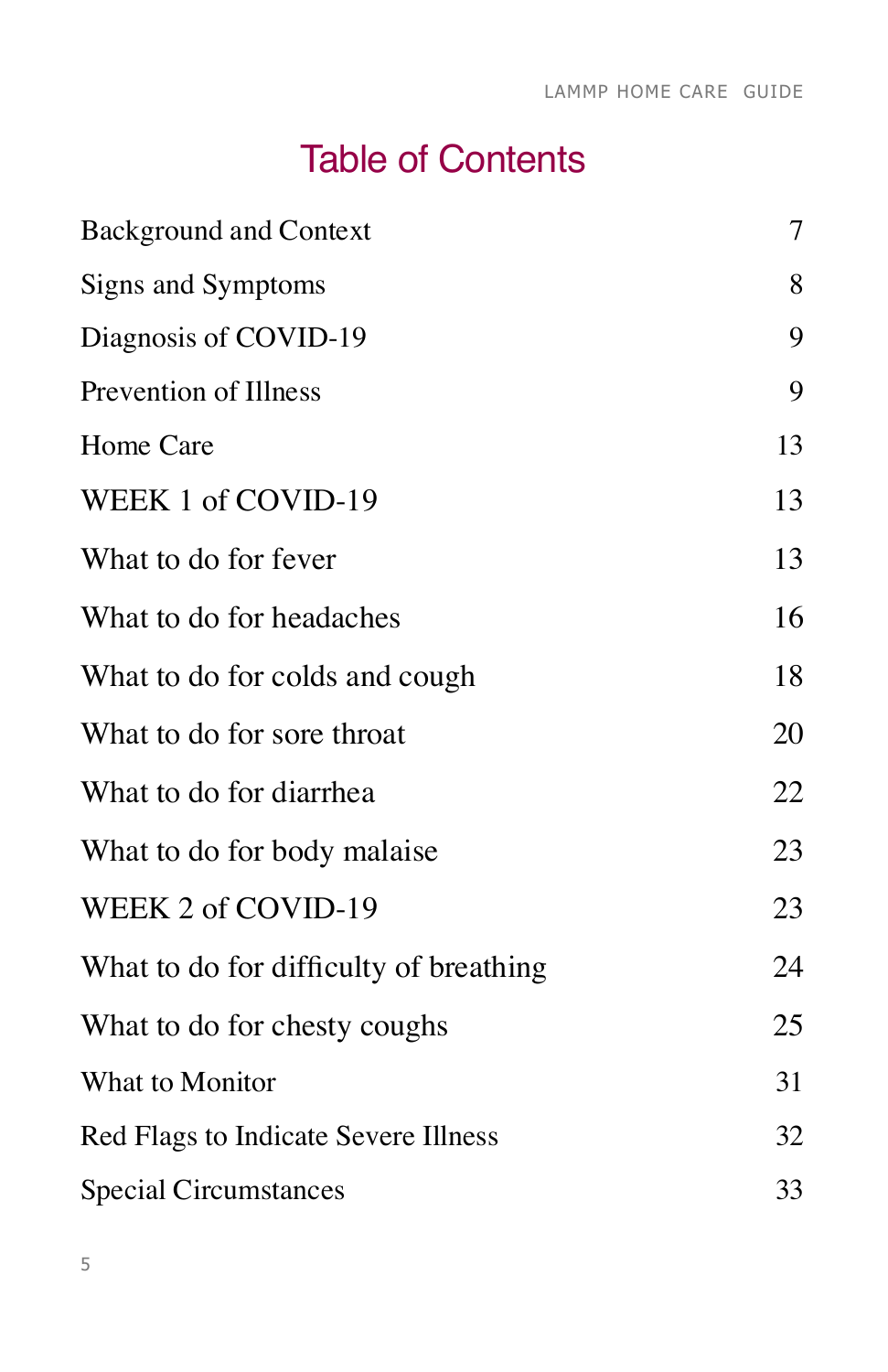|                              | LAMMP HOME CARE GUIDE |    |
|------------------------------|-----------------------|----|
| Pregnancy                    |                       | 33 |
| <b>Breastfeeding Mothers</b> |                       | 33 |
| Infants                      |                       | 33 |
| Anxiety                      |                       | 34 |
| Answers to Some Questions    |                       | 37 |
| Links and Resources          |                       | 39 |
| References                   |                       | 39 |
| About the Author             |                       | 41 |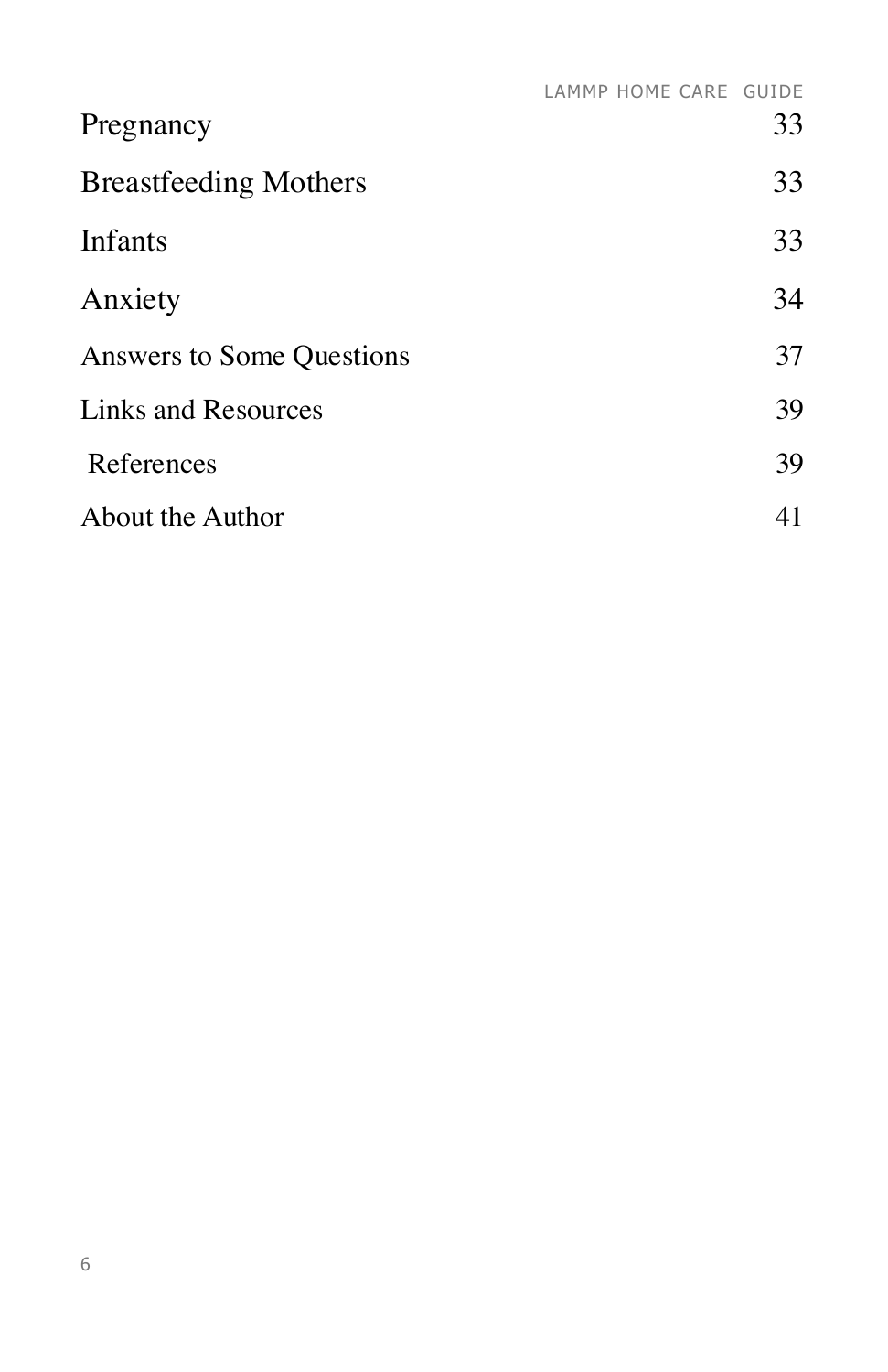# Background and Context

The doctors of LAMMP (**L**ipunan ng mga **A**ntroposopikong **M**anggagamot at **M**anghihilom ng **P**ilipinas) offer help to the community during this Covid-19 pandemic by providing some information for the home care of patients. It is hoped that by helping support the body and spirit and by tapping into our natural healing forces, individuals will be empowered to take responsibility for their health back into their hands, and lives will be saved.

Anthroposophic Medicine (AM) sees Man as a human-being with:

a physical body, an etheric body (life force), an astral body (psychological and emotional), and a spirit body (I or individuality).

It strives to realign these four bodies when treating patients. AM harnesses our intrinsic healing forces and employs remedies from nature. Its thrust is in supportive care where the goal is to restore a sick person back to health (**salutogenesis** = health creation).

This Homecare Guide is created based on clinical experiences of Philippine AM doctors and therapists that proved to be helpful during the pandemic. AM medical professionals from Europe, Asia, Australia, and the Americas also reported positive results using the various AM treatment modalities reflected here. It is with deep humility that we offer this to you in the hope that you will feel empowered and in the process, help empower others.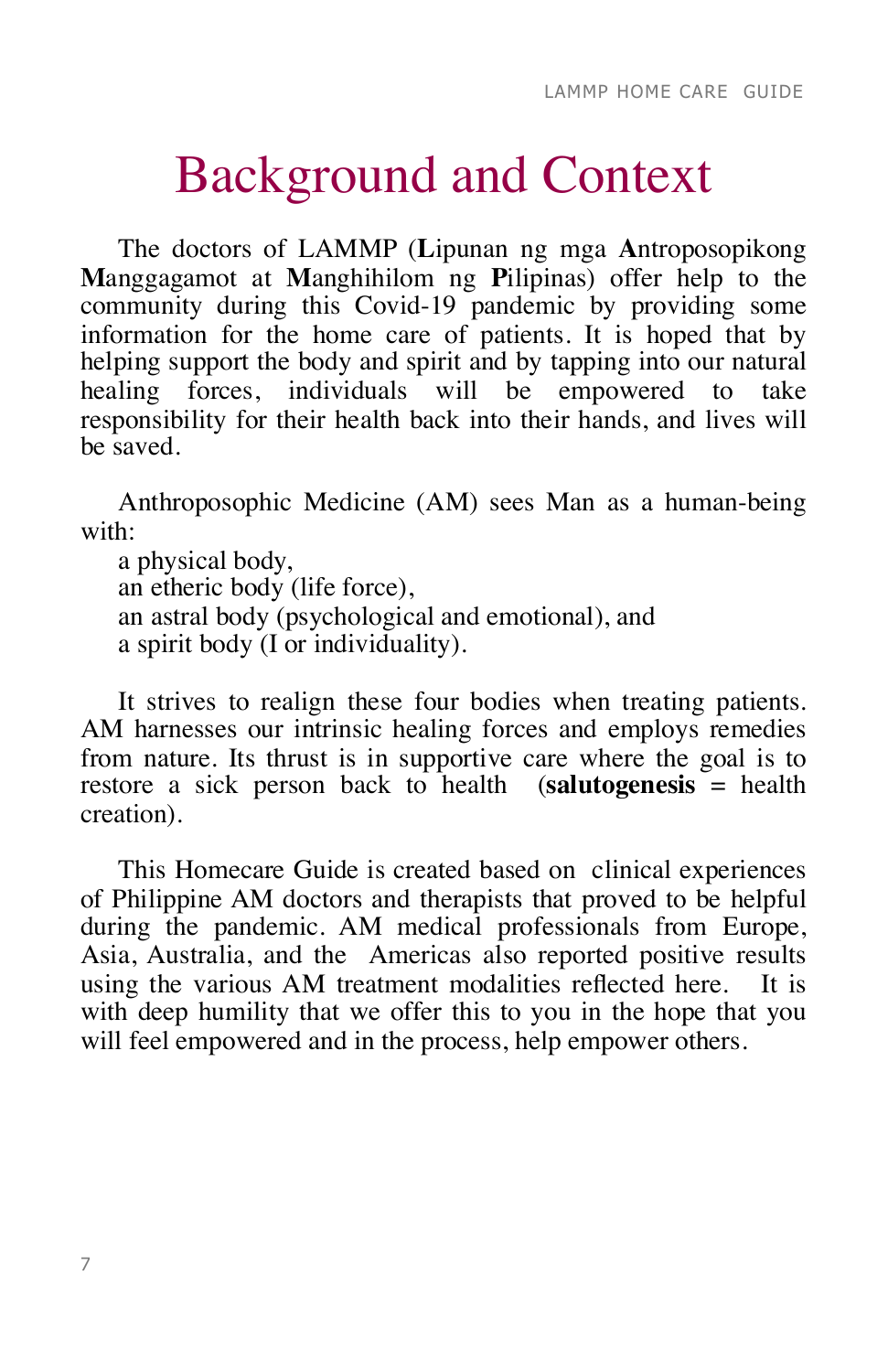# Signs and Symptoms

Common Symptoms:

fever dry cough tiredness

#### Less Common Symptoms:

aches and pains sore throat diarrhea conjunctivitis headache loss of taste or smell skin rashes discoloration of fingers or toes

#### Serious Symptoms:

difficulty of breathing or shortness of breath chest pain or pressure loss of speech or movement

# JS

Mild illness can be managed at home. When someone is infected with the virus, it takes an average of 5–6 days for symptoms to appear (it may take as long as 14 days).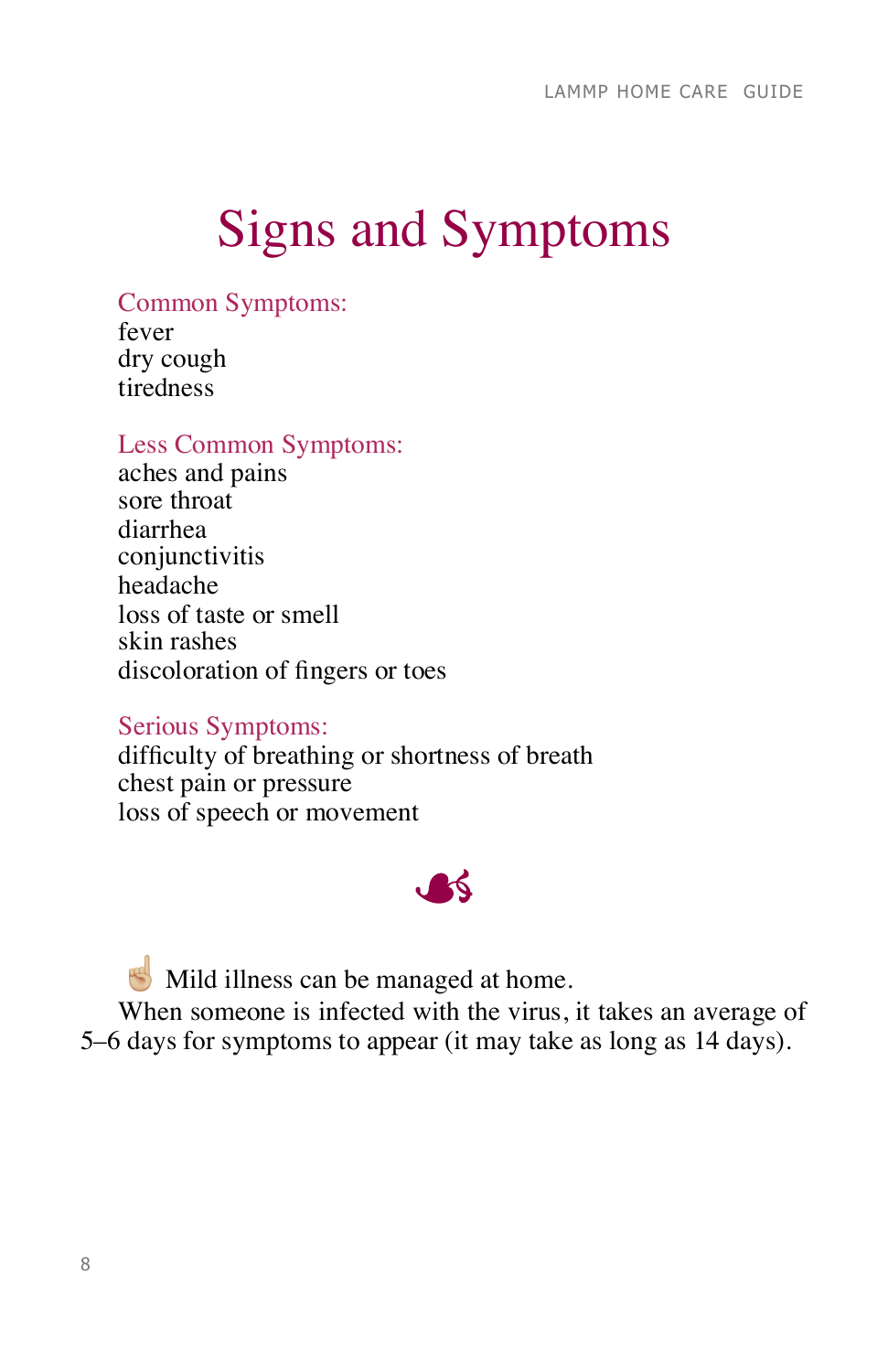# Diagnosis of COVID-19

SARS-CoV-2 is the name of the virus. Covid-19/Covid refers to the disease. A person who is sick with Covid experiences—flulike symptoms (fever, headaches, colds, cough, sore throat, body malaise) and/or

-loss of smell and taste and/or -diarrhea.

If you are experiencing any of these symptoms, it is advisable to get a reliable test for Covid. However, if this is not possible, these health care measures will get you through the illness just the same.

# Prevention of Illness

# Hydration

It is said that, like the earth, 3/4 of the human body, is composed of water. In our childhood, our grandparents would remind us to drink enough water especially in times of fever, cough, and colds. Water dissolves impurities and toxins which burden our body. It assists in better circulation. And, with this comes more efficient distribution of oxygen and nutrients to the cells of the body.

While most literatures go by the recommendation of 8 glasses of water per day, more than the quantity are the other aspects of water intake:

-quality and purity of water

-the manner by which one drinks water

 Drink sips of water throughout the day to avoid immediately peeing it out right after drinking. You want to have conscious connection with the purifying quality of water instead of absent-mindedly just gulping water.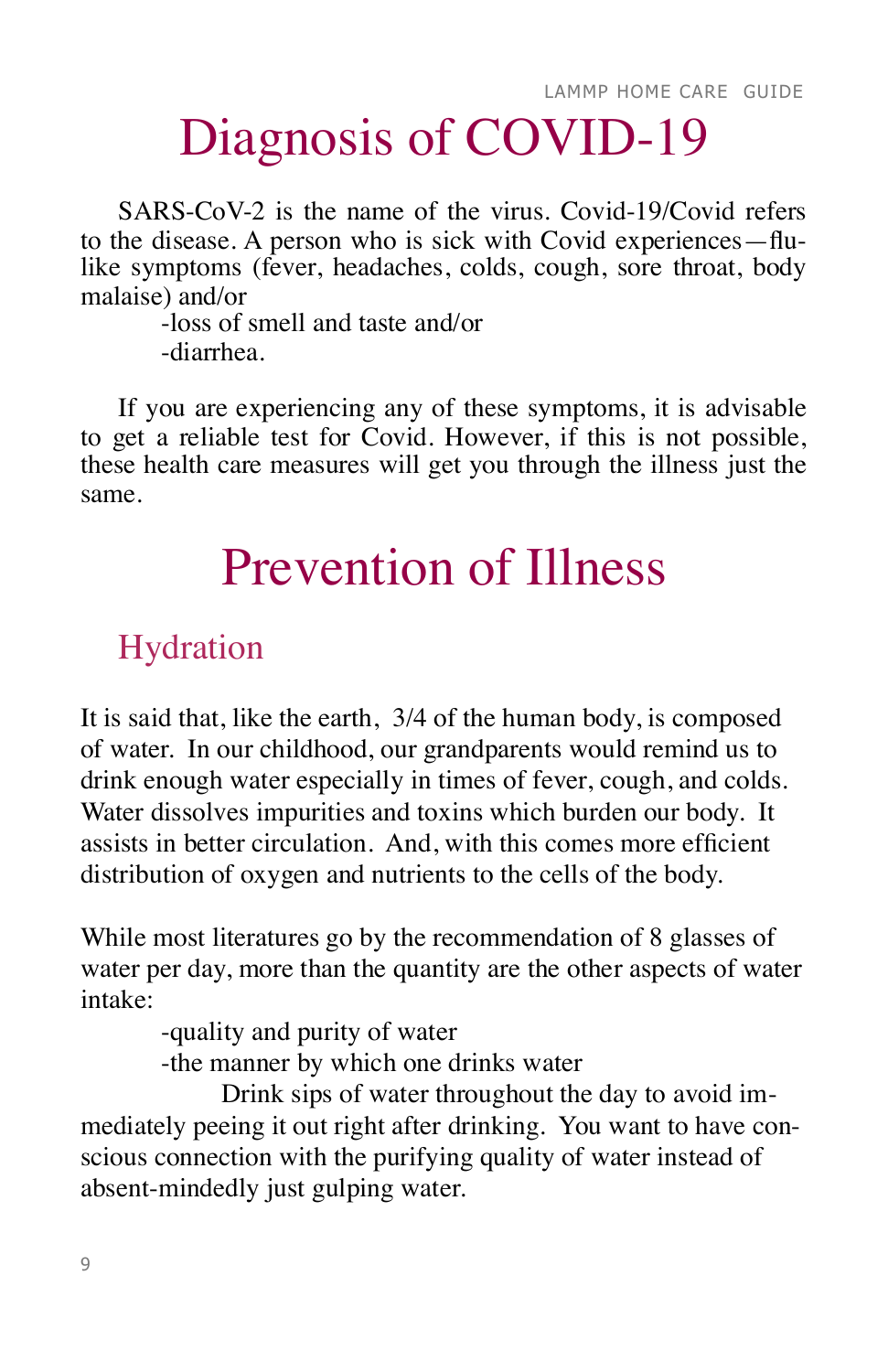The quality of the urine is one determinant of hydration. The smell shouldn't be strong and the color should just be very light yellowish.

### Nutrition

FRUITS: 2-3x a day of fresh, local, in season, preferably less sweet (low glycemic) fruits • avocado, pineapple, atis, lansones, guava, dalandan

VEGETABLES: 2-3x a day of fresh, locally grown, in season and preferably organic/consciously-farmed

• patola, squash, sayote, kalubay (upo), pipino

• green leaves: malunggay, kulitis (native spinach), saluyot (tugabang), camote tops, pechay, kangkong

• needle-like leaves or leaves with serrations/indentations or finger-like projections **deeply integrate light and warmth forces** into their leaf formation which are profoundly-helpful in flu illnesses: ampalaya leaves, arugula, camote shoots, cassava leaves

ROOT CROPS: camote, ube, singkamas, gabi, cassava

#### FISH, NATIVE OR FREE-RANGE/PASTURE-RAISED CHICKEN, PORK OR BEEF: 1-2 times a week

**EN AVOID PROCESSED/CANNED FOOD including fruit** juices (powdered and in packs), biscuits, cookies, and candies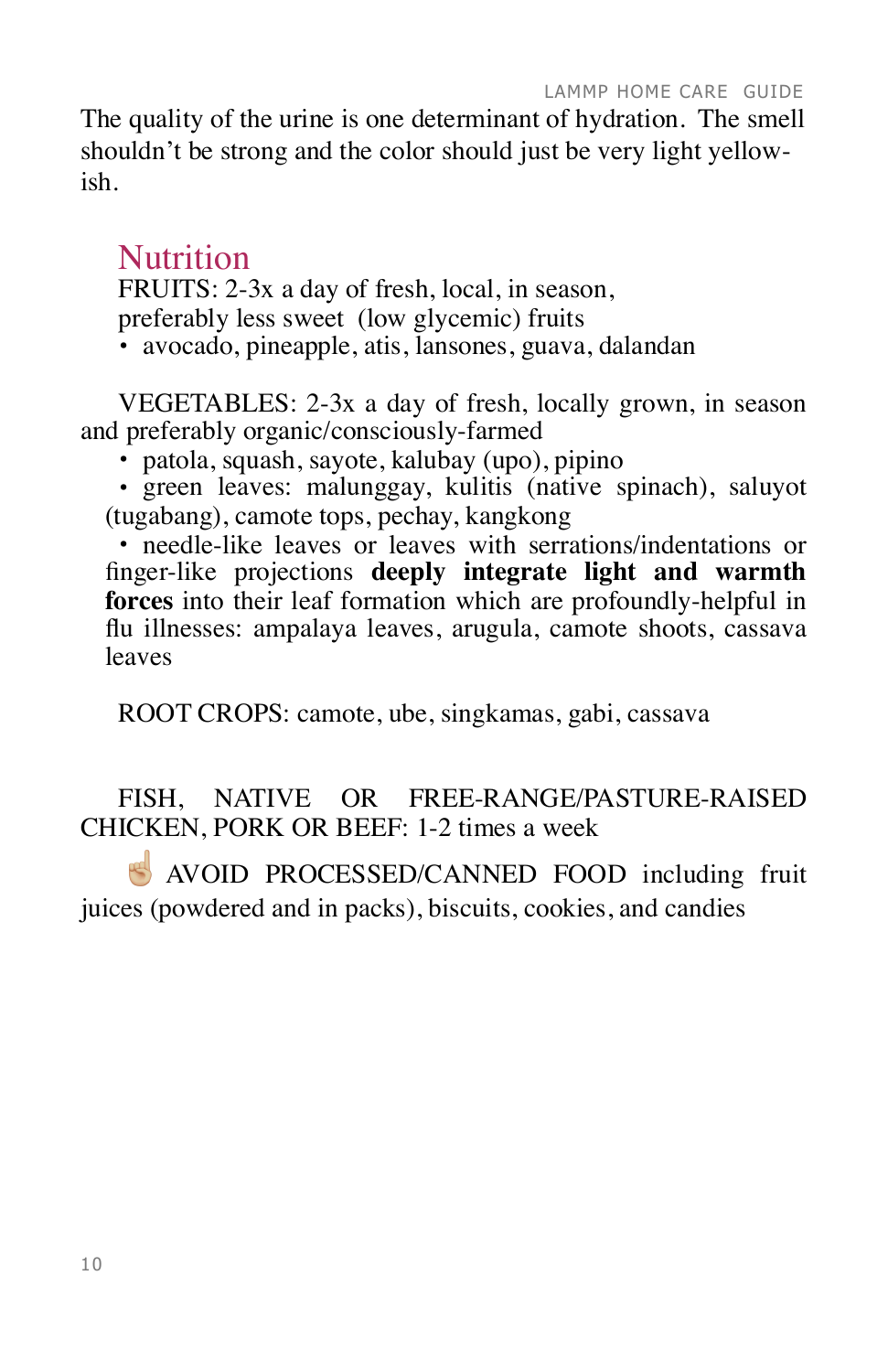### Sleep (National Sleep Foundation Guidelines)

|                    | <b>AGE RANGE</b>     | <b>RECOMMENDED</b>    |
|--------------------|----------------------|-----------------------|
|                    |                      | <b>HOURS OF SLEEP</b> |
| Newborn            | $0-3$ months<br>-old | $14-17$ hours         |
|                    |                      |                       |
| Infant             | 4-11 months old      | 12-15 hours           |
| <b>Toddler</b>     | 1-2 years old        | 11-14 hours           |
| Preschool          | 3-5 years old        | 10-13 hours           |
| School-age         | 6-13 years old       | 9-11 hours            |
| Teen               | 14-17 years old      | 8-10 hours            |
| <b>Young Adult</b> | 18-25 years old      | 7-9 hours             |
| Adult              | 26-64 years old      | 7-9 hours             |
|                    |                      |                       |
| Older Adult        | 65 or more years     | 7-8 hours             |

The body needs sleep to regenerate and be revitalized. Sleep helps the body fight infectious diseases.

Long-term lack of sleep increases risk of obesity, diabetes, and cardiovascular diseases.

Sleep is required for children to grow properly. Children need to rise with the sun and wind down by sunset. The ideal bedtime is between 8:00 - 9:00 PM as this follows the natural biorhythm.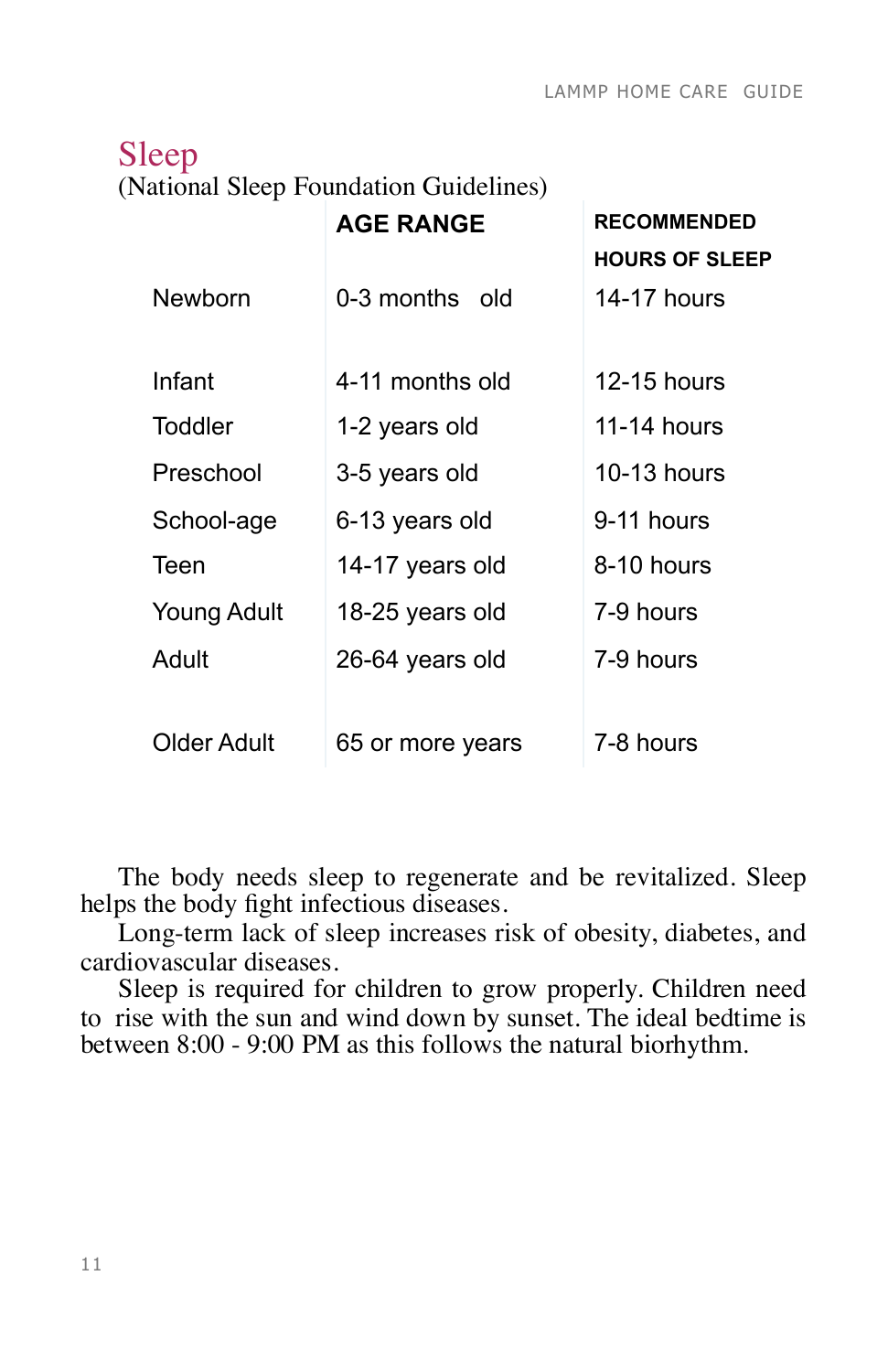#### Sunlight Exposure:

The sun's ultraviolet B (UVB) rays hit cholesterol in the skin cells, providing the energy for the synthesis of vitamin D (a hormone).

Vitamin D is necessary for the immune system. It is crucial in the building up of bones and other important processes in the body.

To maintain healthy blood levels, aim to get about 10-30 minutes of sunlight, several times per week.

Sunlight helps boost a chemical in the brain called serotonin which gives a person more energy and helps him keep calm, positive, and focused.

#### Rhythm

Regular schedules for meals, sleep, indoor and outdoor activities/ exercise are necessary for good health.

Regular meals aid in good digestion and promoting proper nourishment of the body.

Regular bed-time promotes good sleep.

Regular exercise or purposeful movement (ideally in a fresh air environment) helps to warm and strengthen the body, improve circulation, regulate food intake and promote good sleep.

Regular activities promote a sense of well-being and calmness.

#### Warmth

Susceptibility to disease-causing germs increases when one is wet and cold. When our body has to expend extra energy to keep warm, less energy is available to fight off infections.

When staying in places which are too cold (like air conditioned offices or malls) wear warm clothing.

Dress in layers during cold weather.

Limit the use of air-conditioning at home especially in cold weather.

Avoid intake of ice-cold beverages or cold food.

Emotional warmth is just as important as physical warmth: hug your children and family members — share your physical warmth.

Whenever possible, in consideration of reasonable restriction rules, hold small family gatherings to nourish warm connections.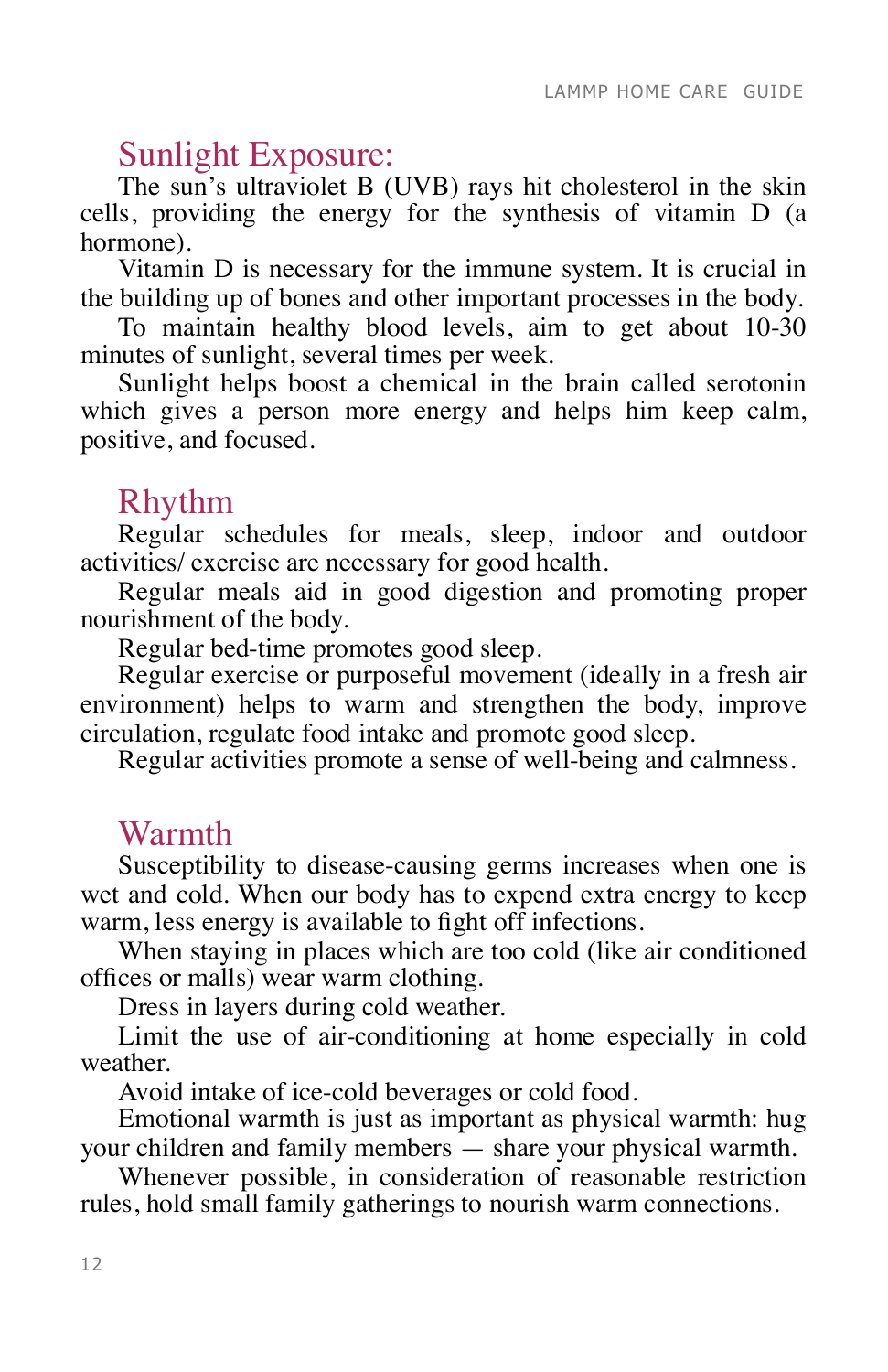# Home Care

The AM approach to treating Covid-19 illness is by enhancing immune intelligence and activating the body's healing forces. It supports the body in lessening the viral load and assists it in coping with the disease.<br>The measures

we describe are **health-promoting** (**salutogenic**).They do not interfere with the body's own defense mechanisms and in fact, aid the body along the path of recovery. Rhythm is a crucial healing principle, it is thus, important to administer or take the home remedies rhythmically—preferably around the same time daily since we are guiding, educating, strengthening, and harmonizing our healing forces:

e.g. drink the decoction at 6am, 9am, 12 am, 3pm, 6pm.

# WEEK 1 of COVID-19

During the first stage of Covid illness, the virus is replicating in our cells and we experience flu-like symptoms. These are measures you can do…

### What to do for fever



Fever is the body's way of killing the virus. The virus cannot survive in heat. The body will set a central temperature needed to kill the virus and we experience this as fever. It is best to support the fever during the illness and let it do its work. The patient will recover faster.

These are ways to address the fever naturally…

Calamansi is suitable for relieving fever, with or without accompanying agitation, dazed feeling, headaches or circulatory weakness. If the patient feels hot and flushed, cool down the periphery to guide the fever outwards. Many different external applications can be used.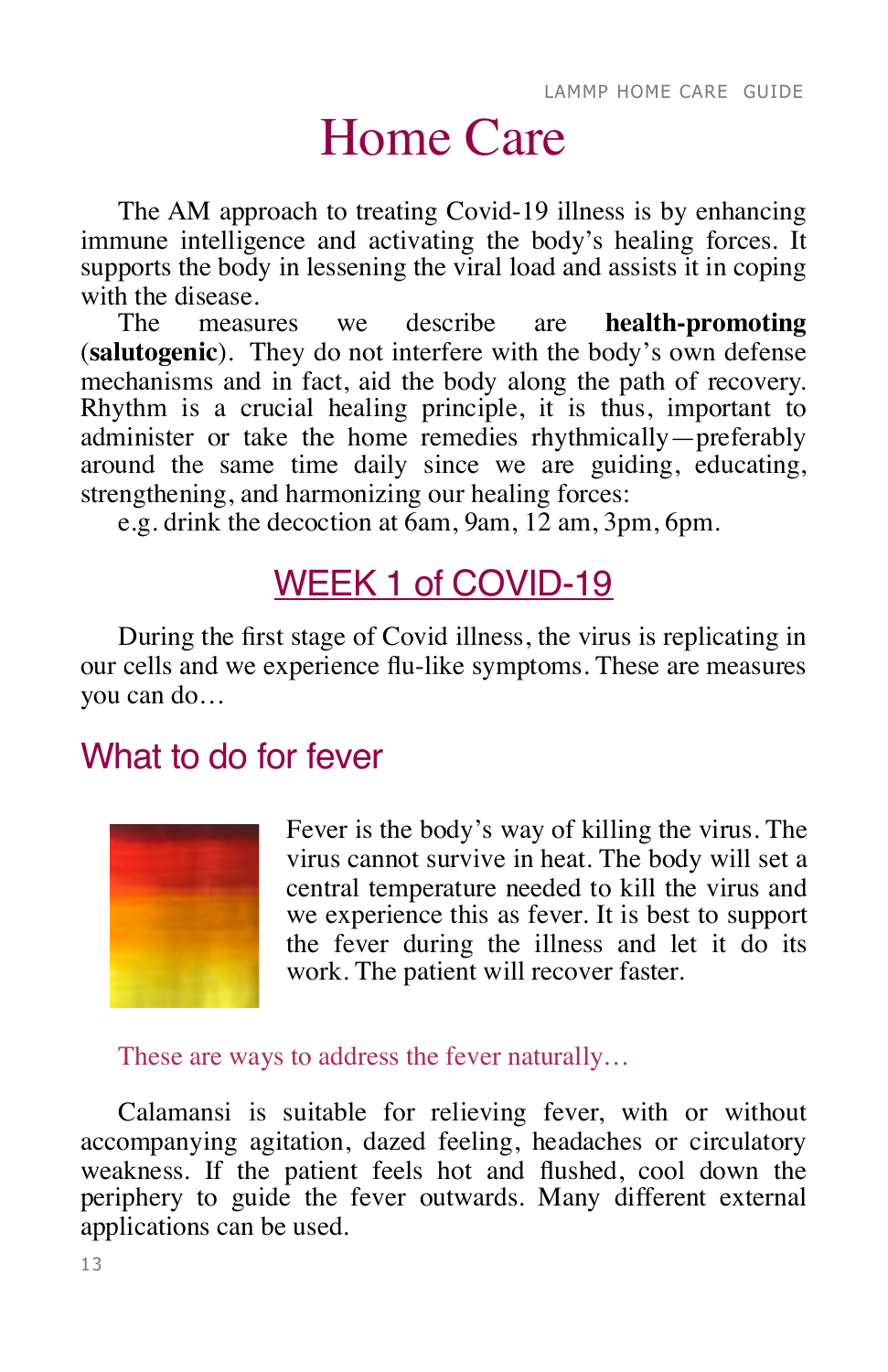#### 1 – Calamansi Slices on the Soles of the Feet

#### **Materials**

2 pieces calamansi Knife for cutting Socks or gauze bandages to fix calamansi in place

#### **Procedure**

• Cut calamansi into half.

• Put half of the calamansi on each arch of the foot and under the ball of each foot.

• Fix the calamansi halves in place with gauze bandages or put on socks.

#### **Duration**

 Approximately 1 hour May keep longer, if the patient falls asleep.

#### 2 – Calamansi Sponge Bath

#### **This will lower the temperature by one degree.**

! Can be done only if feet are warm. **When feet are cold, apply hot compress first to warm the feet.**

#### **Materials**

Basin Fork, knife 1 piece calamansi Tap Water Wash cloth

#### **Procedure**

-Preparing the calamansi solution:

• Place tap water in a basin.

• Holding the calamansi submerged in the water, scrape the rind with the fork to release the etheric oils into the water.

• Slice in half and squeeze out the juice into the water.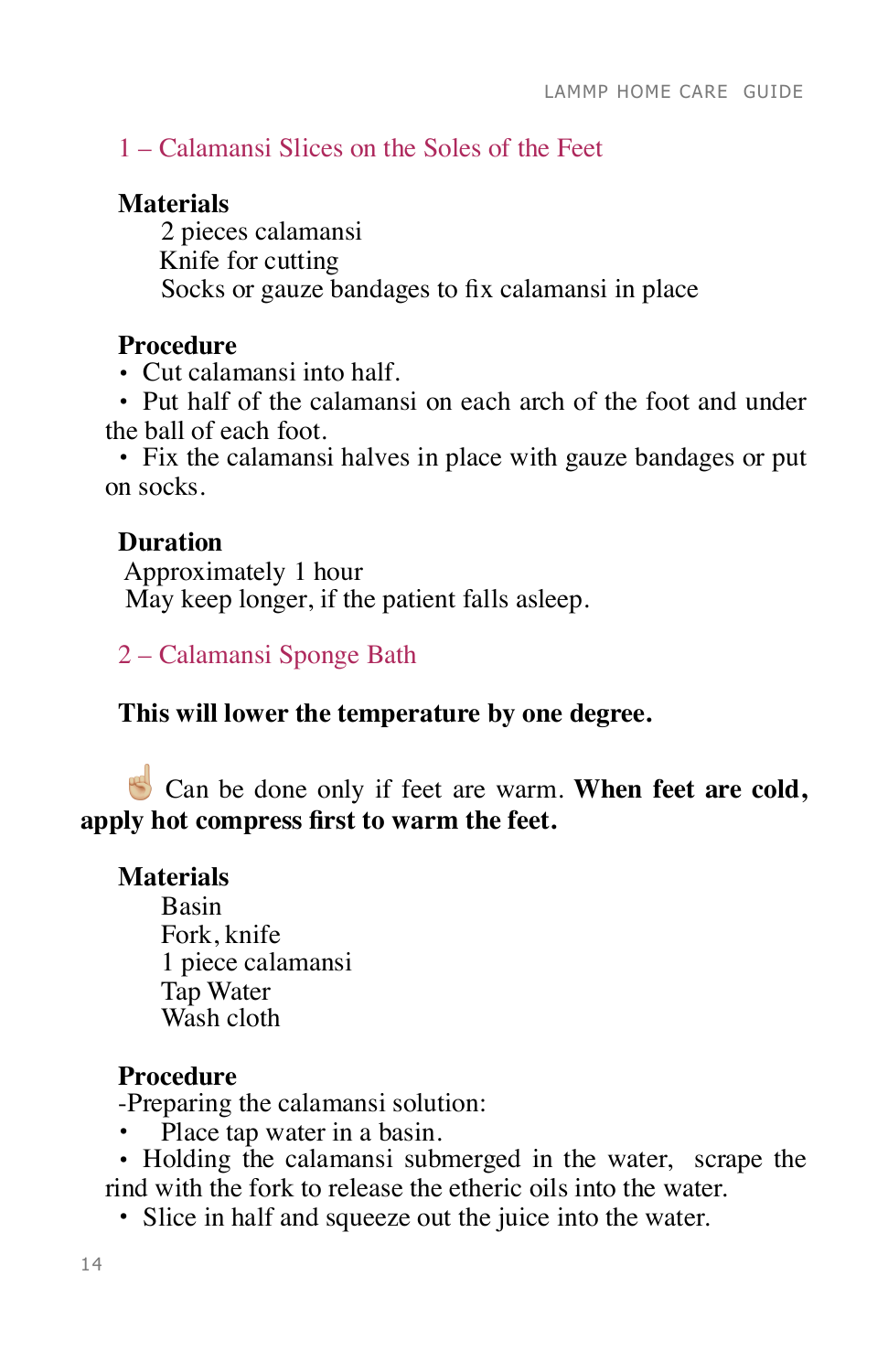-Applying the calamansi solution:

Using a wash cloth,

wipe the face, ears (including back of the ears), neck, armpits, arms, groin, and legs

• avoiding the trunk, abdomen, and back.

! Pat dry. Immediately dress and cover the patient. **Work from the head to the feet**.

Have the patient rest afterwards.

#### 3 – Calamansi Fever Socks

#### ! Can be done **only** if feet are warm. **When feet are cold, apply hot compress first to warm the feet.**

Note: You can also use fever socks to draw the heat from the head to the feet.

#### **Materials**

Calamansi solution (as above)

2 pairs of knee socks (1 pair bigger or looser than the first pair)

#### **Prodecure**

• Prepare calamansi solution as previously described.

• Immerse the smaller pair of knee socks into the solution and slightly wring so these are not dripping wet.

• Put the moist socks on the patient, followed by the larger/ looser pair of dry socks.

• Let the patient rest while allowing the moistened socks to dry.

If the patient feels cold and chilly, turn off the aircon. Sweat him out to break the fever by dressing him warmly (long sleeves, long pants, socks) and put a warm water bottle on his feet. Wrap him up in blankets until he starts to sweat. **This will draw the fever out.**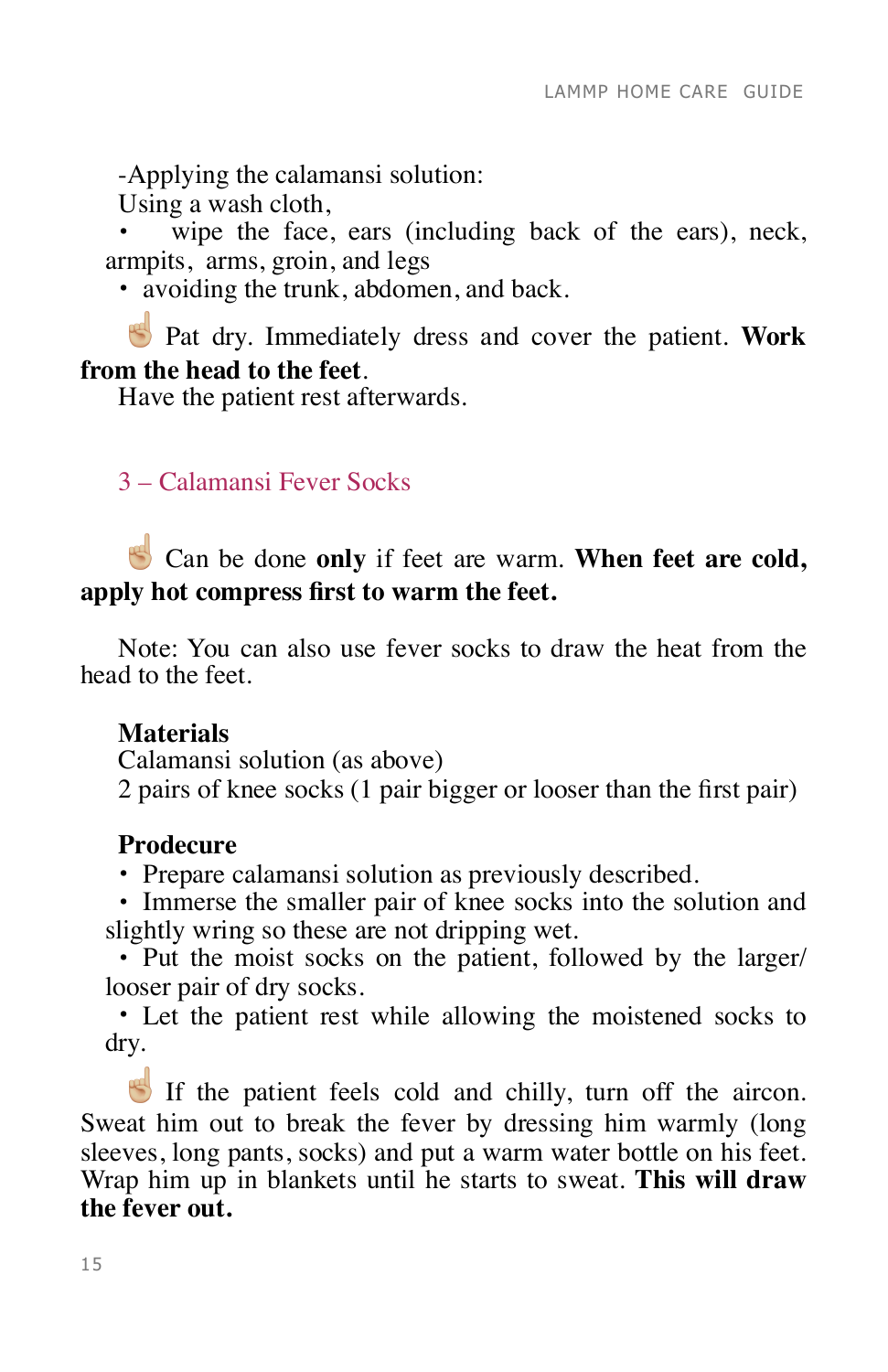### What to do for headaches

Headache is caused by too much activity and congestion in the head. Balance is achieved by drawing the activity down to the opposite pole, the feet.

This foot bath will help with many of the symptoms of Covid - 19, not only the headaches.

#### Calamansi Footbath



#### **Materials**

Thermos w/ hot water Knife Fork Drinking glass Stainless basin Towel Tap water Blanket/ malong (special local cloth) Pillow 3-5 pieces calamansi Virgin Coconut Oil (VCO) or any massage oil

#### **Procedure**

•Ask the patient to wear loose pants which he/she can easily lift up to knee level. Have the patient sit comfortably on a chair (preferably one with a backrest).

- Prepare the blanket or "malong" to cover patient.
- Place 3-5 pieces of calamansi in the basin.
- Pour hot water into the basin.
- Keeping the calamansi submerged under the water…

Using the fork as skewer, cut the calamansi into half. Set the fork aside. Scrape the calamansi skin to release the etheric oils. Nick/cut the sides of the rind radially in 3-5 pieces (see figure) forming a star-like figure, so when one presses down on the calamansi (with the base of glass), more essential oils and juice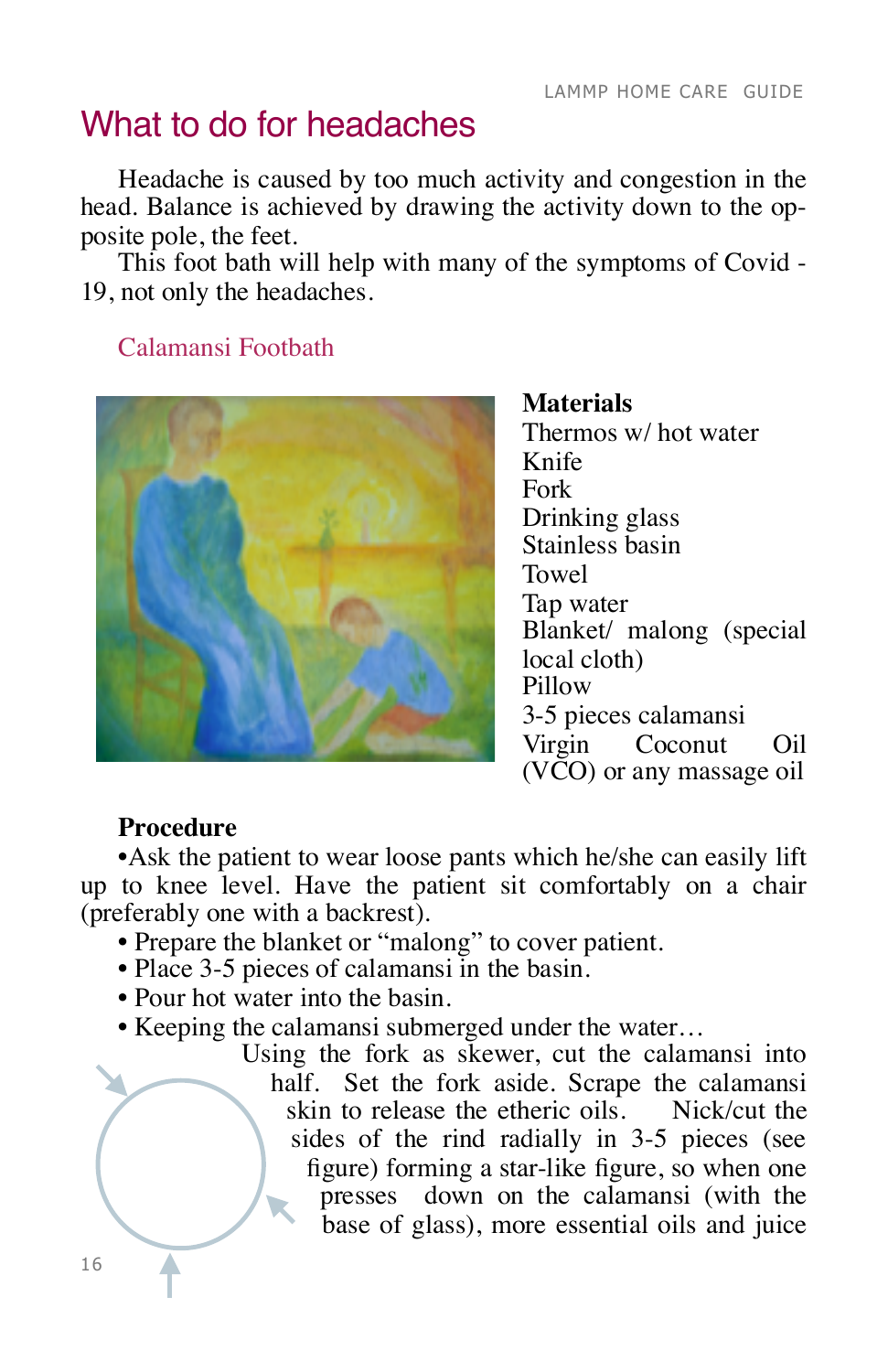are released into the water. Add enough cold water until the desired temperature is reached. The temperature should not be warmer than the body temperature and the patient must find it soothing and pleasant.

• Mix the water by hand, using a **horizontal figure-of-eight motion**. This is a crucial principle in the preparation.

• In handling the patient's feet, come from a mood of gentleness, respect, and loving care — as Christ demonstrated when He washed the disciples' feet.

• Do this one foot at a time. With cupped hand, gather water and let it flow down the lower leg and wash the foot gently and slowly in harmony with the flow of water.

• Let the patient's feet stay in the bath for 15-20 minutes. From time to time, check how the patient feels as well as the temperature of the water. Carefully, add hot water according to the patient's need.

• After 15-20 minutes, gently request the patient to lift the foot out of the basin and wipe with care using a towel. Again, do this one foot at a time.

•With loving care, apply oil down the leg to the calf, ankle, foot and toes. Do this for both legs, one leg at a time.

• Let the patient rest in bed covered with a blanket for at least 15-20 minutes.

Note: If warranted, wear personal protective gear (face mask, gown, etc.

**Do not** administer the calamansi footbath when the fever is still rising. Instead, place thin slices of calamansi on the kidney points (center of the crease on the upper third of the sole of each foot).

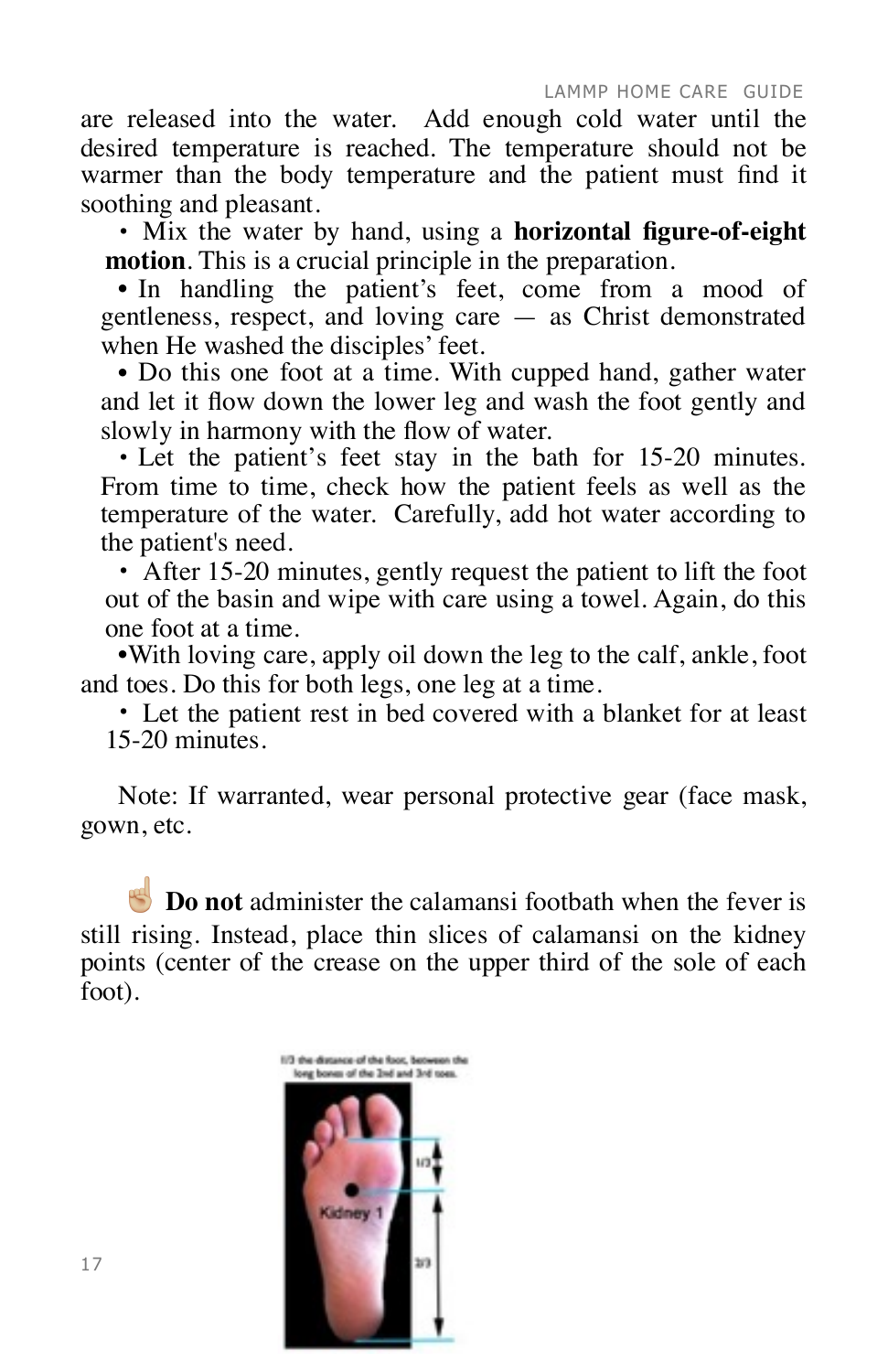### What to do for colds and cough

Colds and cough are the body's way of trapping the virus and removing it from the body. The virus gets stuck in the sticky mucus and phlegm of the upper respiratory passages and thus prevented from entering the lungs. Gently blowing the nose and coughing it out help clear the virus. You can assist in the drainage of mucus and phlegm by irrigating the nose and sinuses and by doing steam inhalation.

#### Nasal wash/irrigation

**E** For younger children, age-appropriate saline nasal sprays are recommended (available in pharmacies).

#### **Materials**

Plain Normal Saline Solution (NSS) - very affordable, available as 1 L bottles in the pharmacy or

Optional: Virgin Coconut Oil (VCO)

#### **Procedure**

• The procedure has to be done over the sink/lavatory.

• Close one nostril by pressing with a finger.

• Using your cupped hand or a shallow bowl to contain the NSS solution, tilt the head such that the other (open) nostril comes into contact with the NSS solution.

• Sniff the NSS strongly into the open nostril. The fluid will irrigate the sinuses and flow out into the mouth, spit this out.

• Repeat the procedure for the other nostril.

• One can repeat the procedure 2-3x more on each nostril. Gently blow the nose afterwards to clear any remaining mucus.

• You may choose to smear VCO onto the nasal mucosa after the nasal wash.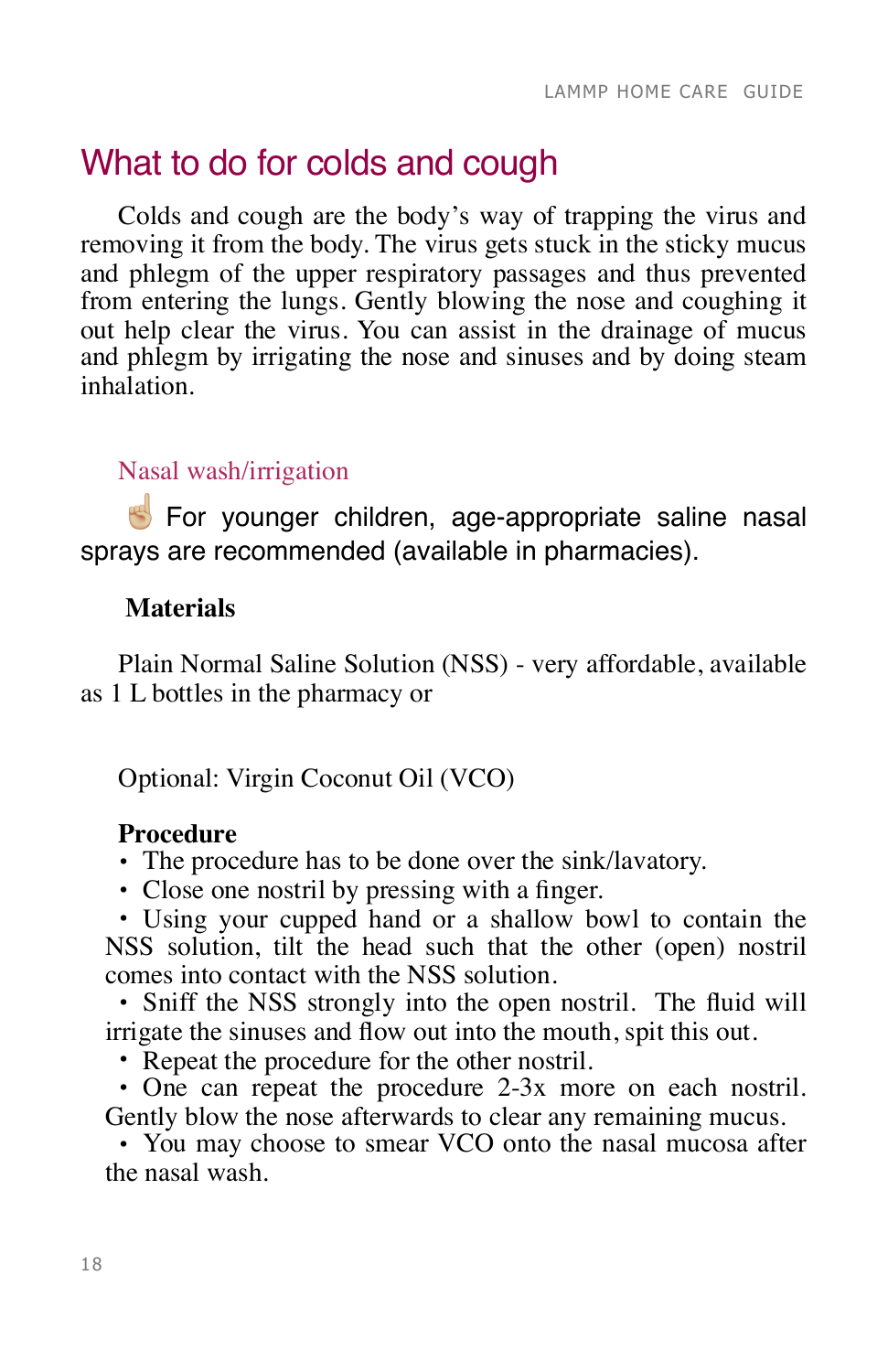#### Steam Inhalation

The simplest form of steam inhalation is a head steam bath over a bowl of hot water or medicinal herbal tea.

Herbal steam baths unfold their effects in two ways. The essential oils in the tea work directly through the skin and are inhaled simultaneously through the nose and mouth.

For diseases of the upper respiratory tract and bronchial tubes, steam inhalation has an anti-inflammatory and decongestant effect on the mucous membranes. The steam moistens the respiratory tract, dissolves the mucus and works up to the paranasal sinuses. The active ingredients in the steam alleviate headaches caused by a cold due to congestion in the nostrils and paranasal sinuses. The swelling of the mucous membranes then decreases allowing breathing to become freer. The urge to cough usually subsides quickly.

 $\sqrt{\frac{1}{\sqrt{1}}}$  Make sure that the tea infusion is not too hot, as the

steam can scald the skin and mucous membrane, and damage the fine cilia in the mucous membrane. The water for the head steam bath is 80°C maximum! Place a drop of water on the inner wrist to test the temperature — tolerable heat which does not cause burns.

! When children receive this treatment, make sure that the bowl is stable, preferably on the floor or on the sink/table or take the child on your lap and together, inhale the steam.

**Materials** Boiling water Basin/bowl Towel Mortar and pestle 3 tsps non-iodized salt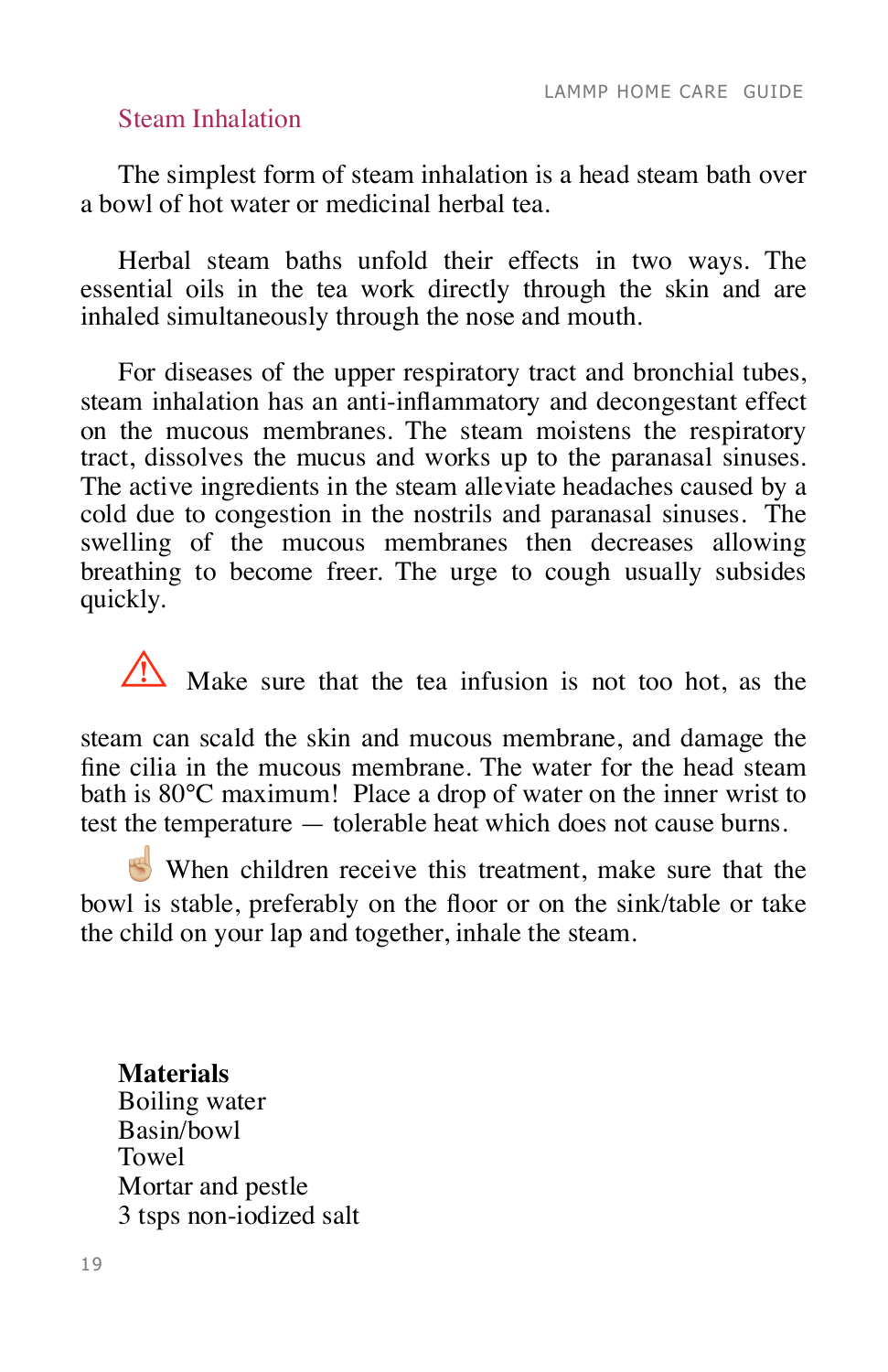9 leaves lagundi (mashed) 9 leaves oregano (mashed) Peppermint essential oil (optional)

#### **Procedure**

• Pour hot water into the bowl.

• Drape the towel over the back of your head, such that it hangs over the bowl.

• Set a timer for 3-5 minutes. Close your eyes, and carefully lower your head toward the hot water until it is about 8 to  $12$ inches away.

• Inhale slowly and deeply through your nose. After inhaling, dry the face and rest.

Avoid drafts and direct exposure to cold air.

# What to do for sore throat

The throat becomes sore because of the inflammation happening there. We have a ring of protection above the lungs consisting of the adenoids, the tonsils and glands in the throat. It protects the opening to the lower respiratory tract so that the virus will not descend into the lungs. You can assist this process by having the patient gargle with warm salt water or any antiseptic gargle solution. If the patient has a hoarse voice, apply a warming oil on the neck and have him wear a scarf to increase warmth in the area. This will promote healing.

#### Calamansi Throat Compress

! Good preparation and quick actions are important because the compress cloth is small and can cool down quickly.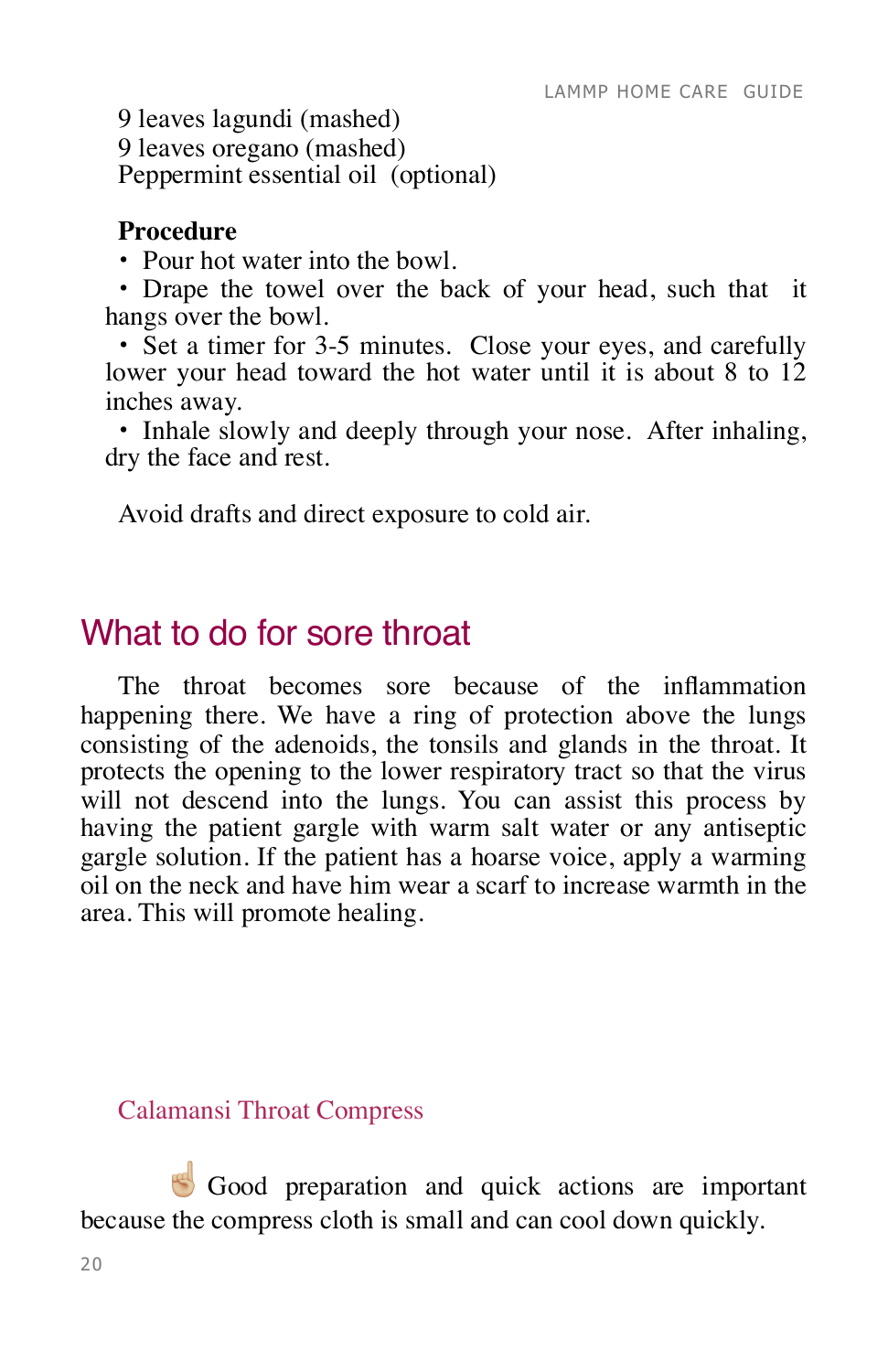! Hot throat compresses are **contraindicated** for highly purulent tonsillitis! In this case you can use an onion compress. It may help to alternate this with calamansi slices applied to the area.

#### **Materials**

Basin with ½ liter boiling water Sharp knife und fork Mug 1 calamansi Scarf

1 cotton cloth, folded into 4 layers (as a substance cloth, draped over the neck, avoiding the nape to protect the cervical spine)

#### **Procedure**

• Pour the boiling water into the basin.

While using a fork to skewer the calamansi and keep it submerged in the water, slice calamansi in half.

Make several tiny cuts into the rind of both halves to get as much of the etheric oils.

Press down the calamansi using the bottom of the mug to release the juice and essential oils into the water.

• Dip the cotton cloth into the calamansi water, wring it out well and place it on the patient's neck (avoid the bones at the back of the neck).

Note: The compress must be as hot as the patient is able to tolerate without burning the skin.

• Immediately wrap the scarf around the patient's neck.

Let the patient rest in bed for half an hour, then remove the substance cloth (cloth with calamansi solution) and leave the scarf in place. Allow patient to rest for another 30 minnutes.

#### Gargle

Gargling decreases viral load and helps with the inflammation. Choose any of the two solutions listed below: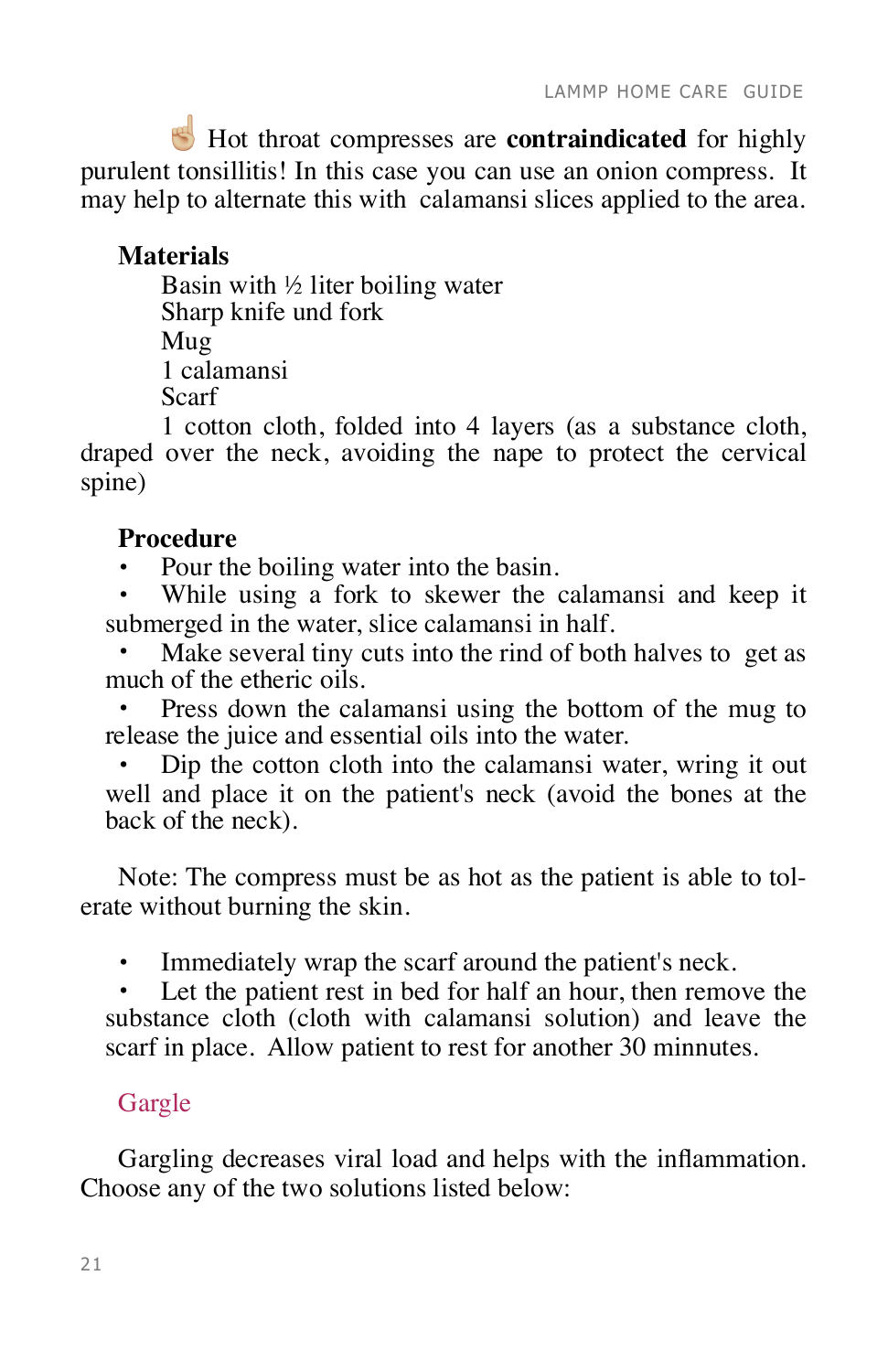• Saline solution - Add 1/2 tsp salt (preferably not iodized) to 1 cup of lukewarm pre-boiled water

• Guava leaf tea - Boil 3 handfuls of fresh guava leaf in 2 glasses of water for 15 minutes. Allow to cool down to lukewarm temperature and use as gargle.

#### Steam Inhalation

Refer to instructions above, p. 21.

### What to do for diarrhea

Both vomiting and diarrhea are the body's way of purging and eliminating the virus and toxins from our body. Do not suppress these. Instead, replenish the fluid and electrolyte losses with home-made oral rehydration solution. You can also give bone broth with salt. The minerals from the bones will nourish the body during illness.

It is natural for the sick person to lose his appetite. Do not worry about this. Digesting food requires a lot of effort and energy from the body. When we are ill, the body redirects available energy away from the digestive system and focuses its energy on healing. What is important is the body's state of hydration. Make sure the patient is passing urine every 4-6 hours and that the urine color is not dark.

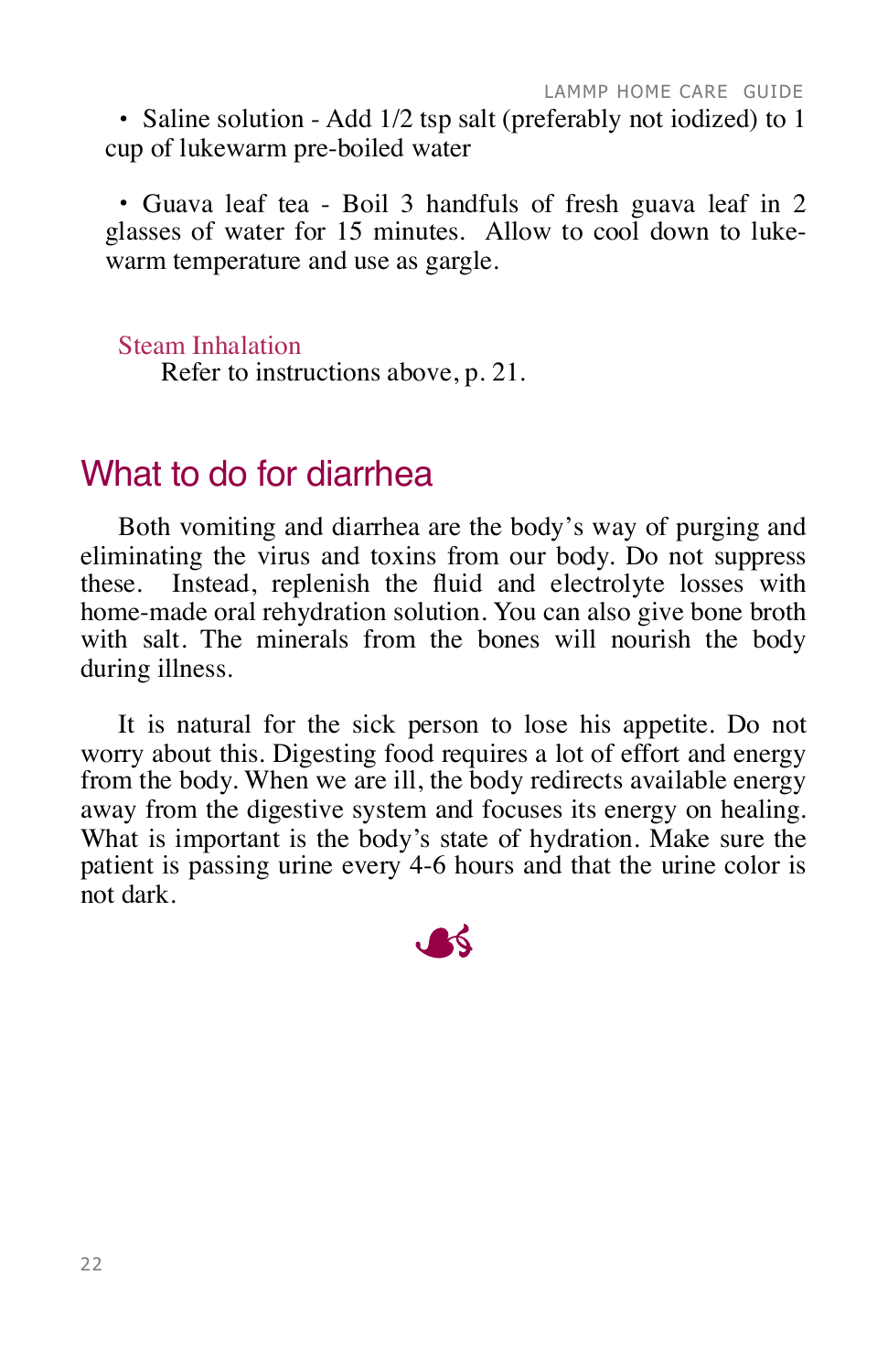LAMMP HOME CARE GUIDE Home-Made Oral Rehydration Salts (ORS) Recipe

Six (6) level teaspoons of sugar Half (1/2) level teaspoon of salt 1L clean water

It is best to taste your ORS solution first. It should not be saltier than tears.

### What to do for body malaise

When we are sick, our body feels sore and heavy. This compels us to lessen our activities, to stay home, and rest. We feel tired and exhausted because our energy body is compromised. Sleep is the best medicine. Our body repairs and heals itself during sleep. Listen to your body and follow its cues. REST!

### WEEK 2 of COVID-19

Patients who have compromised immune system or who have co-morbidities like obesity, diabetes, cardiovascular problems, etc. sometimes progress to the second stage of the Covid-19 illness called the **hyper-inflammatory stage**. This is when pneumonia starts to develop and blood clots form in the blood vessels thereby compromising the circulation. Because of this, the patient's oxygen levels go down. It is important to monitor the patient's oxygen levels at least 3x/day to see if this is happening. A good oxygen saturation level is 95% and above. When it starts to dip below 95% then more aggressive measures should be taken. It is best to consult a doctor at this stage so that he/she can guide you in the home management. Antibiotics, steroids and other drugs might be prescribed if chest x-ray findings show pneumonia. Blood thinners may be given if blood tests indicate hyper-coagulation.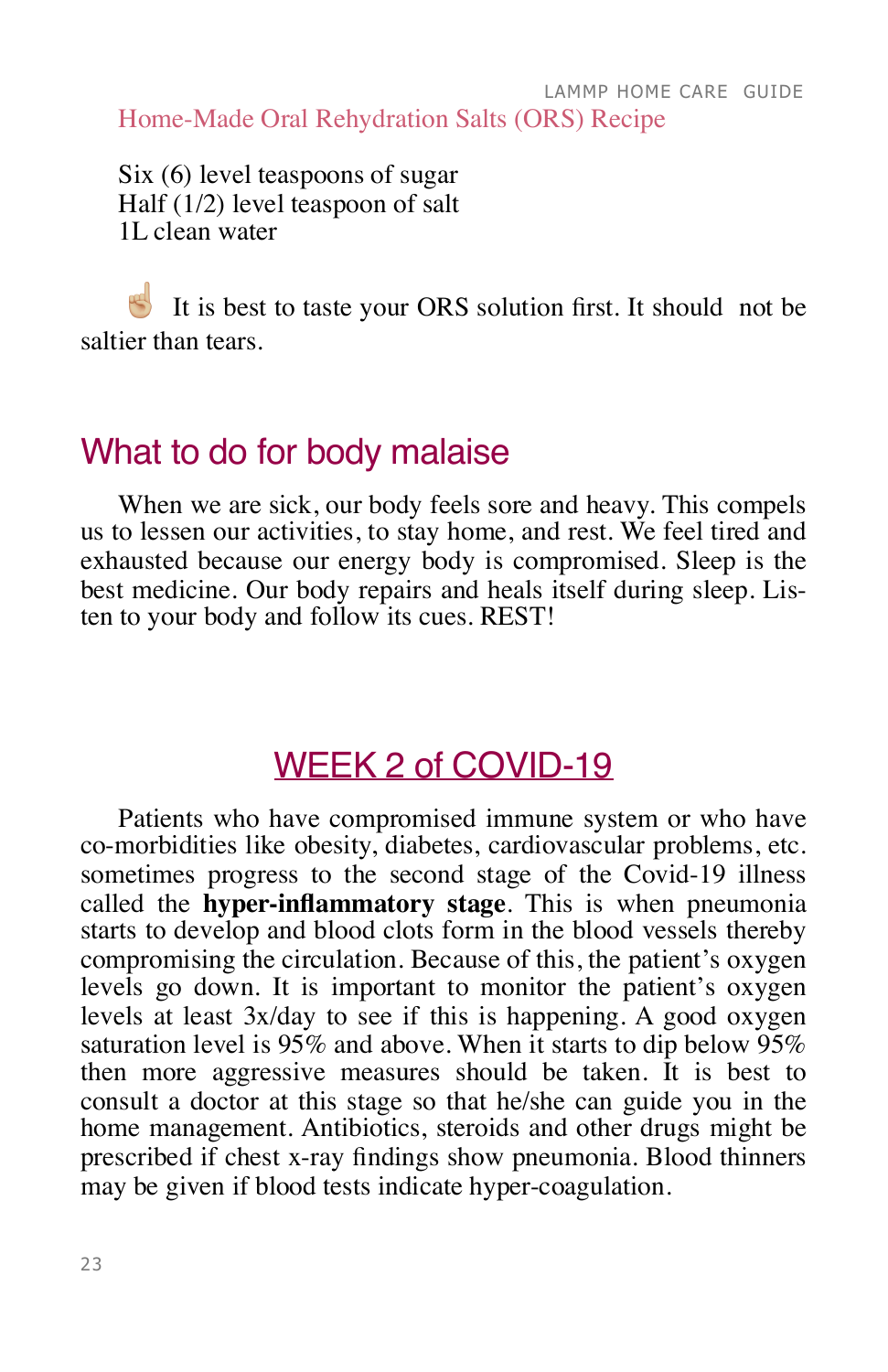### What to do for difficulty of breathing

We all know that COVID-19 causes infection in the respiratory system, leading to the formation of large amounts of mucus that result in difficulty of breathing. In severe infection, it can even cause pneumonia that can damage the lung tissues. This makes it crucial to take the necessary step to strengthen the lungs and clear the air passages when suffering from COVID-19 and postinfection. One of the easiest and surest ways to do this is by performing lung and breathing exercises, which are also known as **chest pulmo-physiotherapy**.

If the patient feels shortness of breath or has increased breathing effort, several breathing techniques can be employed to engage the lungs fully and optimize oxygenation in the lungs. One is to have him lie tummy down with a pillow under the hip area. Additionally, position arms away from the body and hands over the head or under the forehead. This will allow for better lung expansion which can bring in more oxygen. Another way is to have him blow against resistance. This will open up more segments of the lungs. Warm moist air is easier to breathe in than cold dry air so steam inhalation will also help. In cases where oxygen saturation is below 95%, supplemental oxygen may be necessary.

#### Diaphragmatic or Abdominal Breathing

This involves completely engaging the abdominal muscles and diaphragm when breathing. It helps to slow down the heart rate and stabilize blood pressure.

Step 1: Lie down flat on the floor or the bed with a pillow beneath your knees and head.

Step 2: Relax your shoulders, put one hand above the belly button and the other hand on the chest.

Step 3: Inhale through your nose for about 2 seconds and notice how your stomach inflates as you breathe in.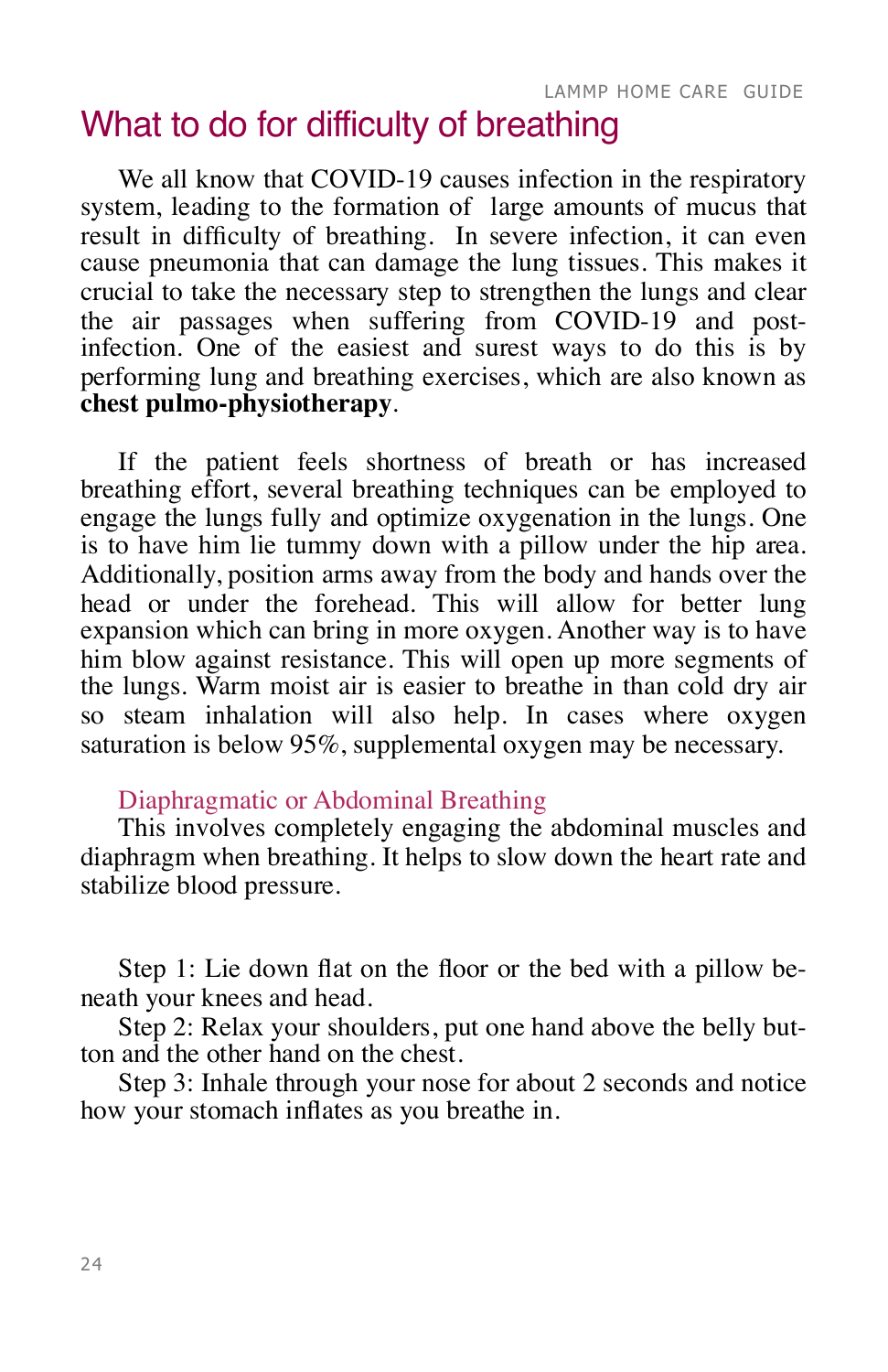#### Balloon Blowing

Balloon blowing exercise enhance lung capacity, respiratory function, and improve respiratory muscle strength.

Step 1: Take a deep breath through your nose.

Step 2: Exhale all the air into the balloon, trying to inflate it as best you can.

#### Straw Exercise

Straw exercise is another easy exercise that can improve your lung function when suffering from respiratory distress. For this exercise, you will need a straw and half a glass of water.

Step 1: Inhale through your nose.

Step 2: Place the straw into the mouth and blow out the air through it such that bubbles are formed in the water.

Step 3: Take out the straw from your mouth and repeat the pro-<br>cedure.

Step 4: Each time, increase intensity in blowing to create bigger water bubbles.

### What to do for chesty coughs

During Covid-19 pneumonia, the lungs are filled with fluid instead of air. We need to drain the fluid out so that oxygen can go in. One way to do this is to assume this position: on your knees, assume prone position (belly down), lift butt up, lower head, and use hands to cushion the forehead. Another way is to introduce heat into the chest area. A ginger chest and back compress will help the patient immensely. Doing this once a day will help him/her recover from the pneumonic process.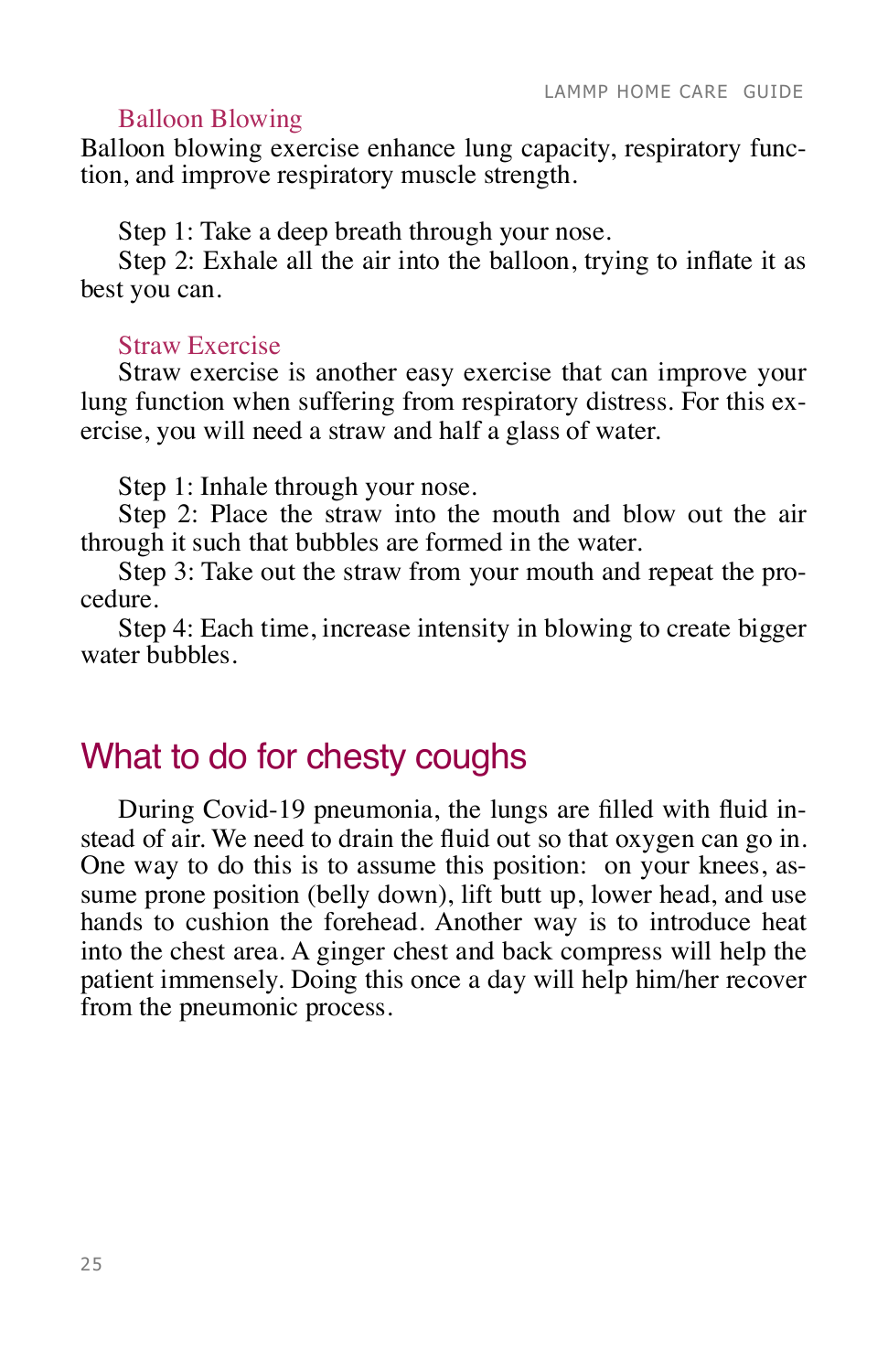#### Ginger Chest and Back Compress

When ginger slowly generates warmth in the thorax region, tension and hardening tendencies are released. The patient's respiration can resume its rhythmic activity. Inhalation deepens and inner peace sets in.

The patient will experience the development of warmth in phases:

-First, a feeling of warmth appears

-then it recedes

-and then returns.

This explains the recommendation to leave the application on for 40 minutes to allow maximum generation of warmth.

After several applications of the compresses, the skin may become dry and itching may occur. It is then recommended to treat the skin with some mild oil – but with a time delay (not immediately after the chest and back compress).

#### **Materials**

Compress Cloths

-Compress cloth bag (to contain the ginger like an pouch, about the size of the upper back)

-Intermediate cloth\* – cotton or flannel -Outer cloth\* – de lana or wool

\*Note: Both pieces of cloth should be long enough to go all around the chest area, back to front.

Wringing cloth Safety pins Ginger – if fresh, 2 inches in size; if powder, use 1-2 teaspoonfuls Knife Chopping board Hot water Hot water bag or flat glass bottle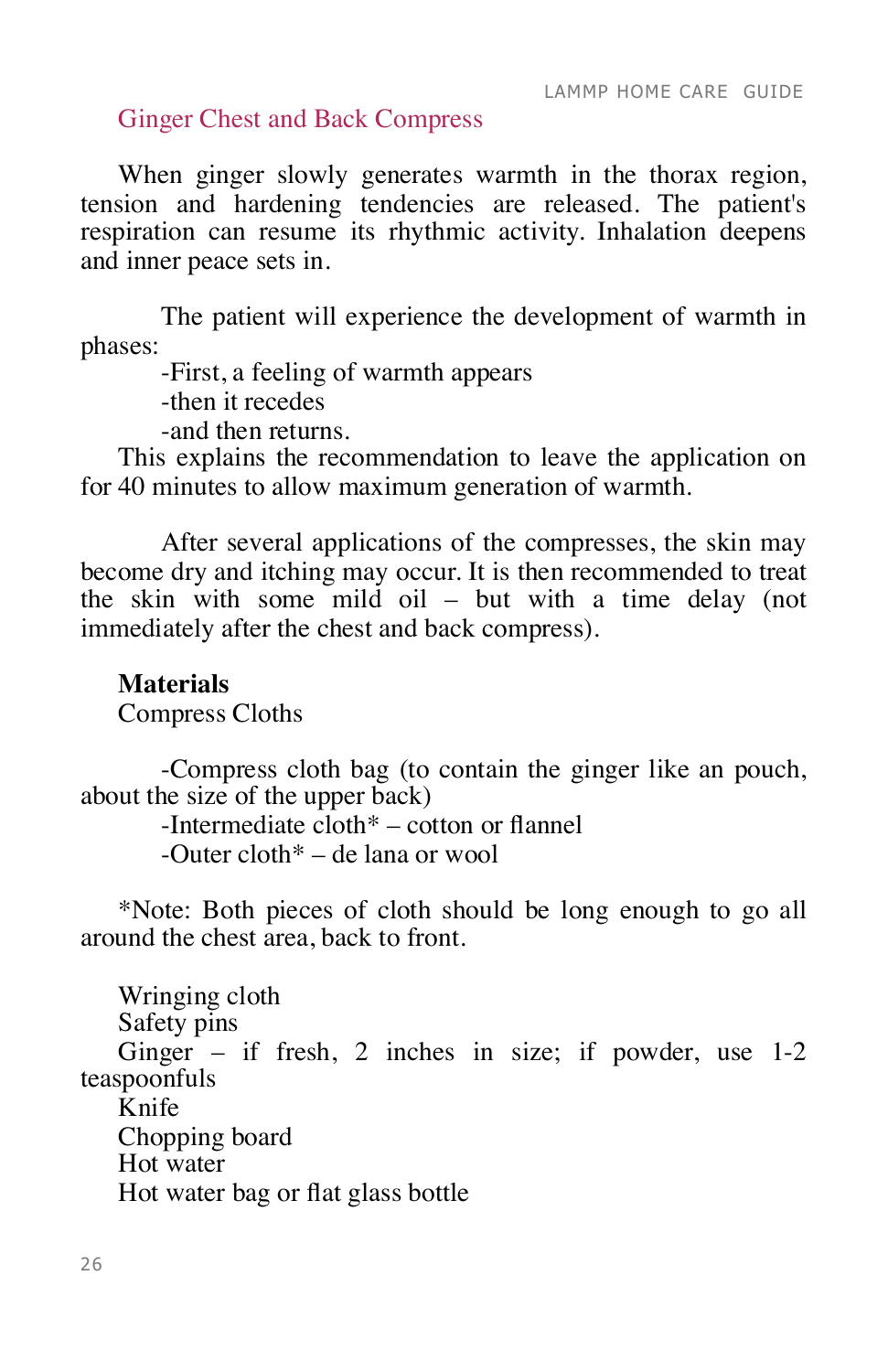Gloves, optional, in order to efficiently hold the hot substance cloth

#### **Procedure**

• This is best done in the morning as this can have an awakening and invigorating effect.

• Do the calamansi foot bath first (see procedure on page 18). While patient's feet are soaked during the footbath, prepare the cloths and the ginger.

• Place the outer cloth first on the bed approximately on the chest level of the patient then the intermediate cloth over it.

• If using fresh ginger, cut this into thin slices, then place in the compress cloth bag.

• Pound the ginger in the bag until the juice comes out.

• Place the compress cloth in the middle of the wringing cloth then roll this up.

• Put the part with the compress cloth in a bowl and pour hot water on it. Let it stay immersed for at least 5 minutes.

After the footbath, let the patient lie on the bed with his upper back on the prepared cloths and cover him with a blanket from the shoulders to the feet.

• Place hot water in the hot water bag or the flat glass bottle. Make sure the lids are secured tightly to avoid scalding.

• Grasping the outer ends of the wringing cloth, wring out as much of the hot water as possible from the compress cloth.

• With the patient lying on his side, gently apply the compress cloth on the upper back, making sure that the warmth is tolerable for him.

• Cover the compress cloth first with the intermediate cloth then with the outer cloth, both cloths going all the way to the front. Secure these with safety pins.

• Place the hot water bag under the patient's upper back making sure that the warmth is tolerable.

• Cover the patient with a blanket from the shoulders to the feet. Let the patient rest for 20-30 minutes.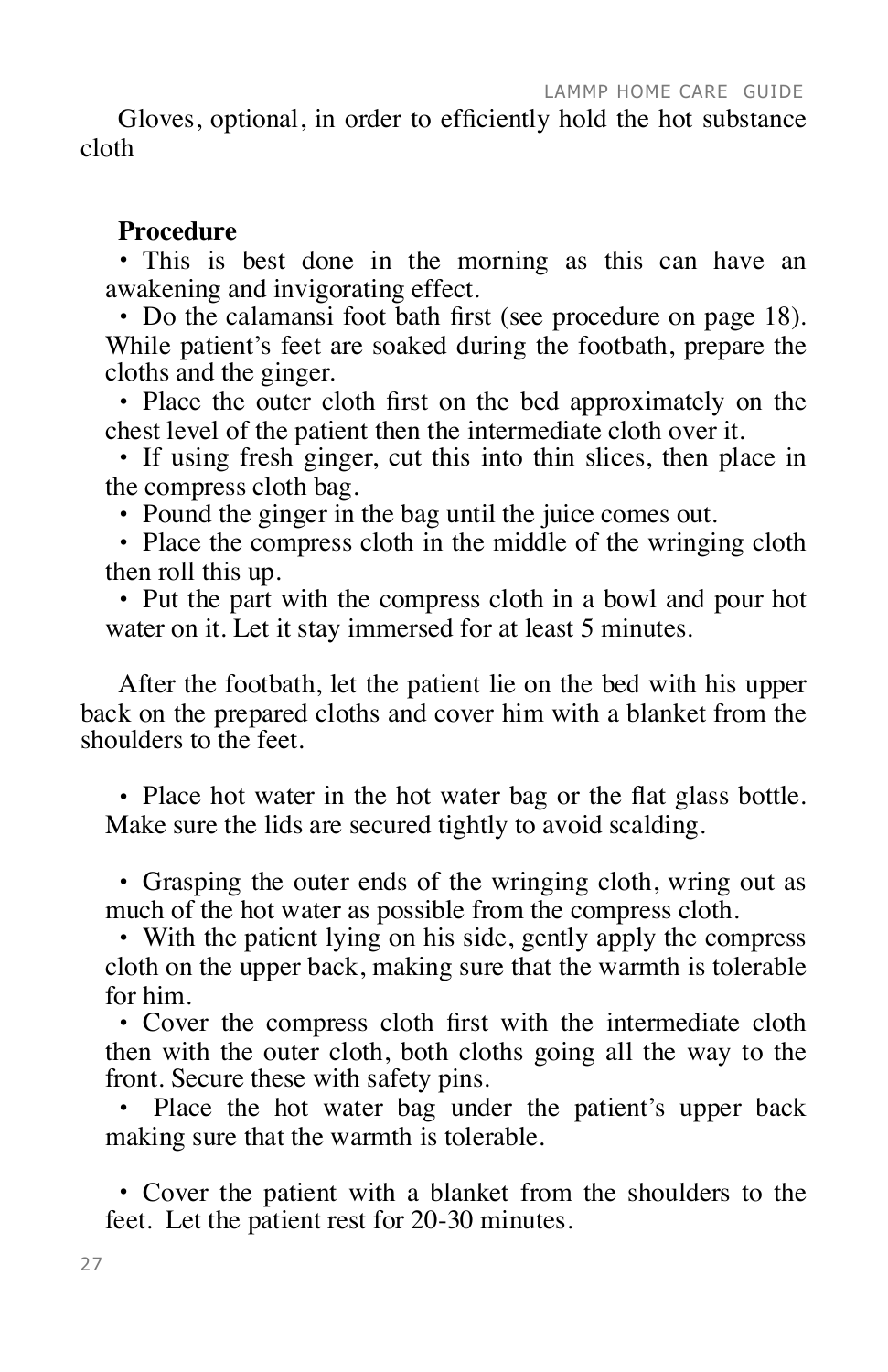• Remove the hot water bag and the compress cloth.

• Apply warming oil, like coconut oil, on the area where the compress cloth was placed.

• Cover the chest area again with the intermediate and the outer cloths. Secure with safety pins.

• Allow the patient to rest once again for another 20-30 minutes.

- Remove the blanket and the intermediate and outer cloths.
- Give herbal tea, like lagundi, after completing the procedure.

In case of sensitive skin there may be a distinct reddening

of the skin. Wait for the reddening of the skin to subside before doing another chest compress.

The healing environment:



When we are sick, we become more sensitive to light, sound, drafts, touch, and other stimuli because our senses are heightened. It is very helpful to reduce the sensory input and create a quiet, restful, and soothing environment — something like a mother's womb or a cocoon. The environment should promote healing. Phones, gadgets, TV (especially the news!) will stimulate the body and unnecessarily clutter the mind and should therefore be avoided. The little energy the patient has should be reserved for rest and repair. Activities

that promote our body's healing forces are art, music (ideally from real musical instruments) and meditation. They help heal the body, soul and spirit.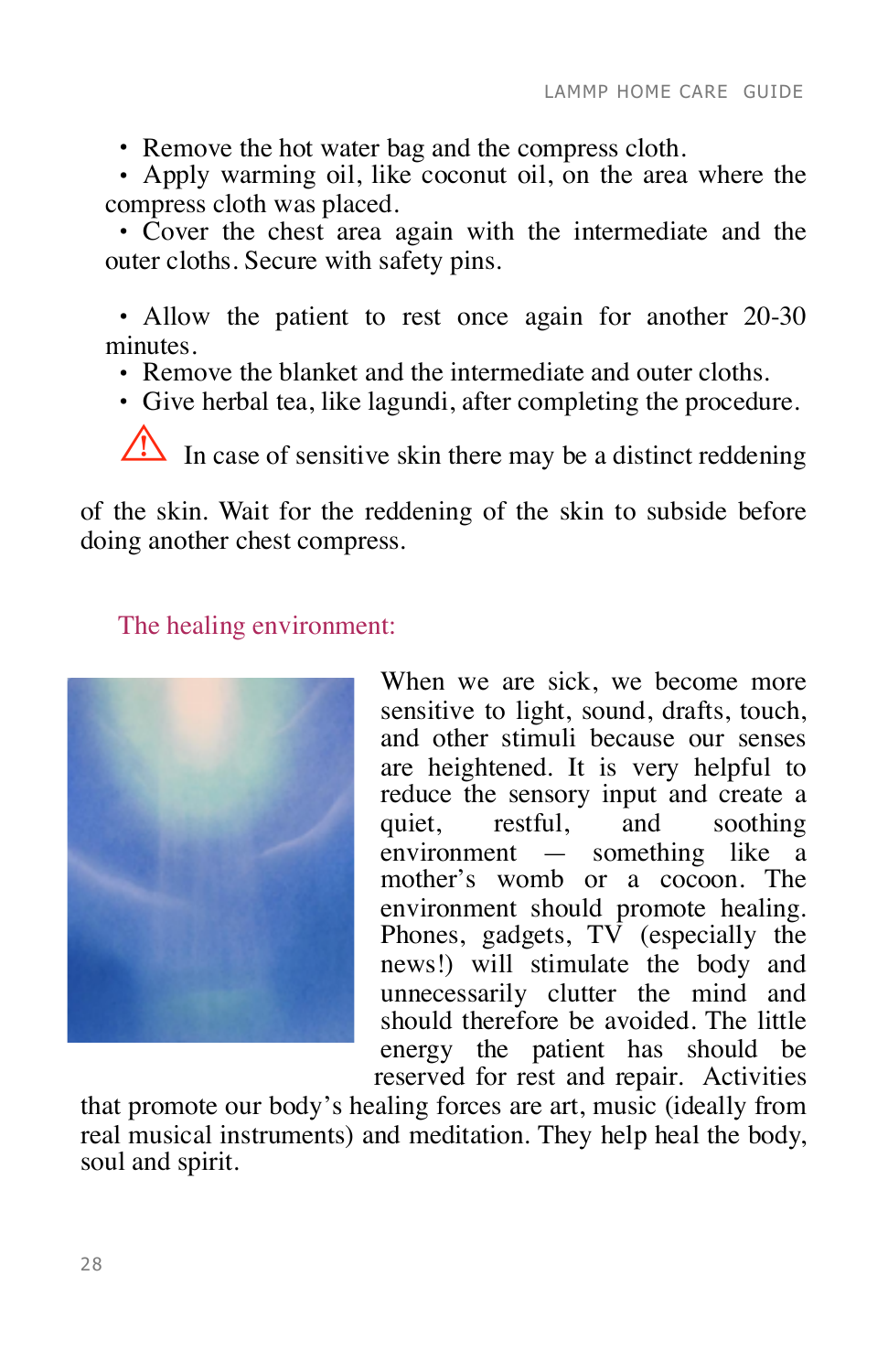#### Healing foods:

The diet should be light and restorative. Go with the patient's appetite. If he is feeling too ill, a semi-fast is advisable because it is gentler on the body. Bone broth, tawa-tawa tea, lagundi tea, sambong tea, and ginger tea with honey are good and will provide sufficient hydration. Once the patient's appetite returns, you can give solid foods that are easy to digest like lugao, arroz caldo, chicken noodle soup, and fruits like bananas. Avoid sugary foods which make the immune cells sluggish and dairy products which make the phlegm extra sticky and difficult to expel. Avoid cold drinks as the virus thrives in cold environments. You always want to promote and generate warmth (not heat!) in the body.



Properly prepared, this is going to taste horrible but its good for you. Each of the ingredients have broad spectrum antipathogenic effects. Each has supportive and regulative effects on the immune system, as well as circulatory benefits.

#### Anti-Inflammatory Drink

**Materials** (makes 4-6 cups)

Ginger 150 to 200 grams Turmeric 100-300 grams Garlic 3-6 bulbs Pepper 4-10 pinches Virgin Coconut Oil (VCO) 1-2 tablespoons Kettle to boil water with 1 liter of water Chopping board Knife Casserole Weighing scale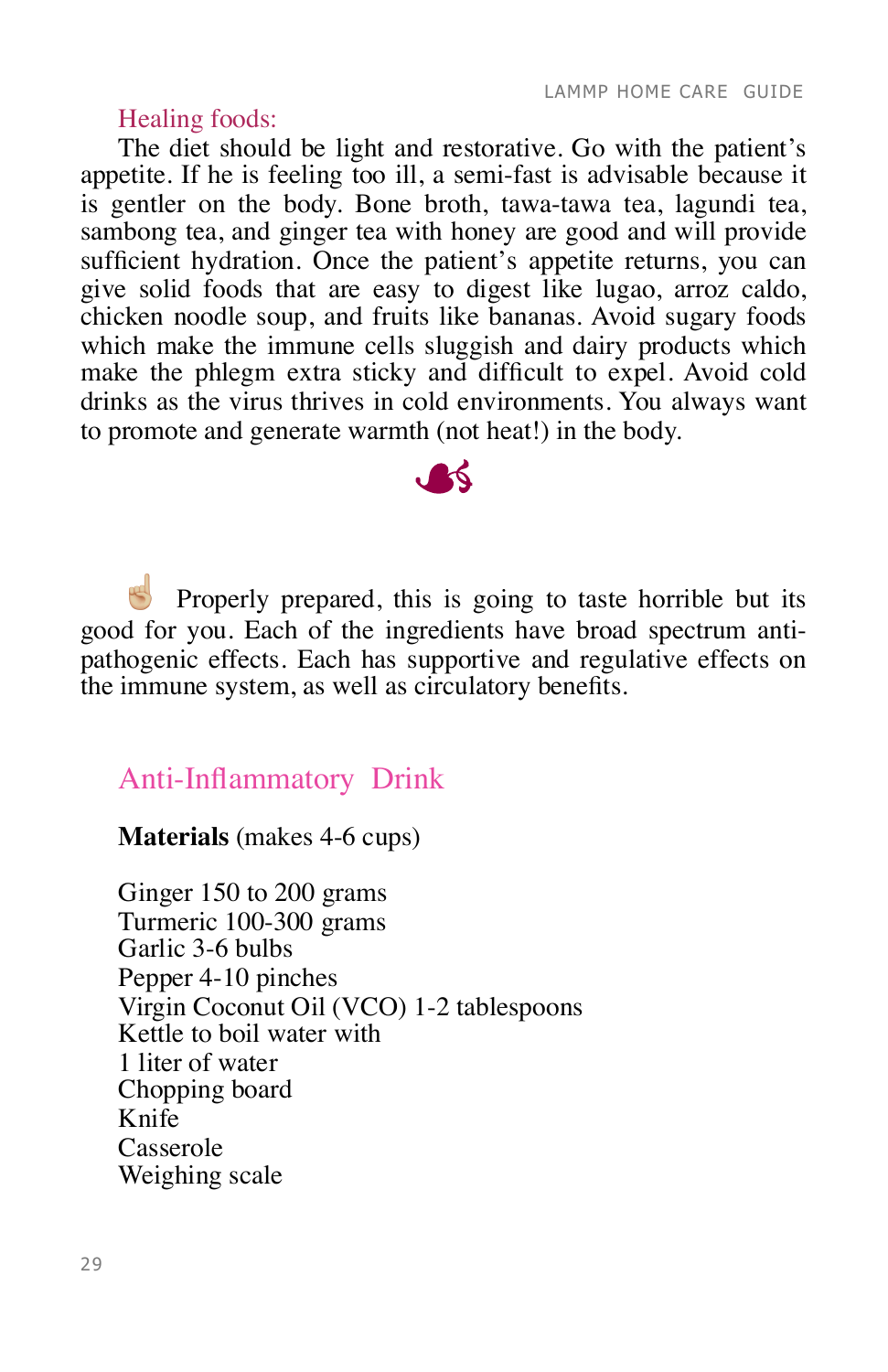#### **Procedure**

Note: to be drunk on an empty stomach first thing in the morning.

• Wash all plants. Chop, then pound ginger, turmeric and garlic (GTG). No need to remove the skin.

- Put the GTG into a casserole and sprinkle the pepper over it.
- Boil water (approx. 4 cups or 3 glasses)
- Pour boiled water over the GTG in the casserole.
- Let stand or steep for 20-30mins. No lid required.
- Add a spoon or two of VCO.

• Drink the entire GTGp-c infusion within less than an hour (take a cup every 15-20mins).

• You can use the ingredients for one more time, pouring boiled water over them again, then drinking the infusion in the evening.

Note: All have warming effect in the body. Additionally, ginger and turmeric have anti-inflammatory properties while garlic, pepper and VCO have anti-microbial properties.

Live plants are best. If not available, you can take powdered or capsule forms.

• If the patient cannot tolerate the taste, one can take individual ingredients independently. Try using ginger and turmeric alone first then garlic after.

• Honey can be used to sweeten the infusion.

• Learn to prepare it yourself, as the **effort in preparing this is part of the process of taking responsibility for and looking after your health.** 

It is more affordable than pharmaceuticals and overdosing is unlikely.

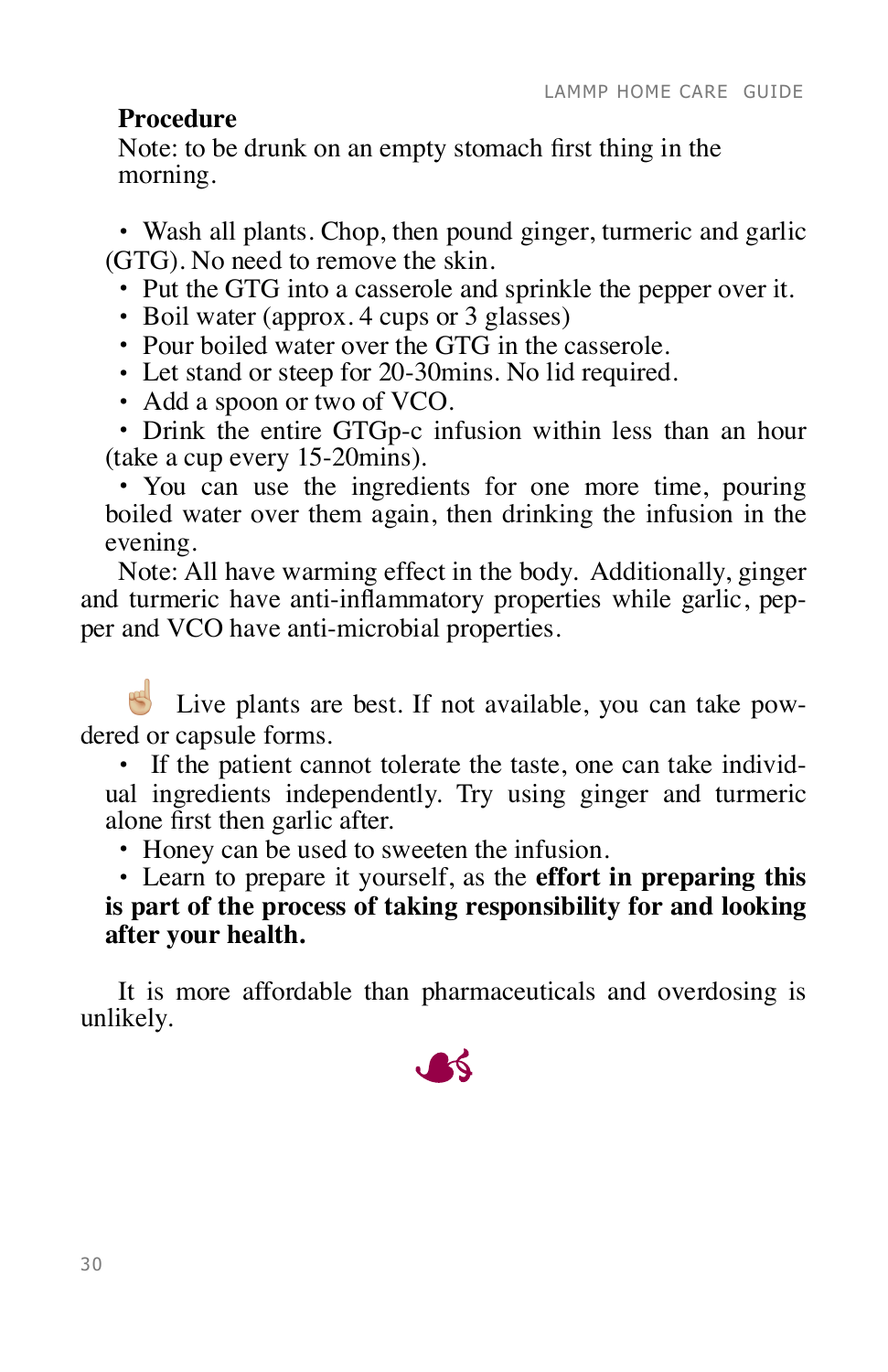#### Calamansi Infusion

(Source of natural vitamin C)

- Wash 15-20 calamansi.
- Chop and crush whole fruit, including the rind.
- Boil water and pour over the calamansi.
- Steep for 15mins and drink while warm.
- You can use this for one more time by adding hot water.

# What to Monitor

#### Vital signs are a good indicator of a patient's over-all condition.

Temperature - Monitor the temperature every 4 hours. Fever is a temperature of 38ºC and above. It tells us that the immune system is actively fighting the virus. Let the fever be and just lovingly support the patient. Give Paracetamol **only** if the patient, due to headache, cannot sleep well at night.

Respiratory Rate and Oxygen Saturations - Monitor at least 3x day. Normal adult respiratory rate is about 18-20 breaths per minute. During fever, it is still normal for the respiratory rate to increase to about 30 per minute as heat is being expelled through the breath. However, if it is more than this, and the patient has laboured breathing accompanied by low oxygen saturations (less than 95%), consult with a doctor.

Urination/Micturition - This is a good indicator of the state of hydration. Monitor the frequency and color of the patient's urine. He should be urinating every  $4-6$  hours and the color of urine should be light. If it looks concentrated, increase the amount of fluids you are giving.

Pulse Rate and Strength of the Pulse - This is an indicator of the state of blood circulation and the strength of the heart. A normal pulse ranges between 60-100 beats per minute. During fever it can go higher. The pulse should be easy to detect. If it feels weak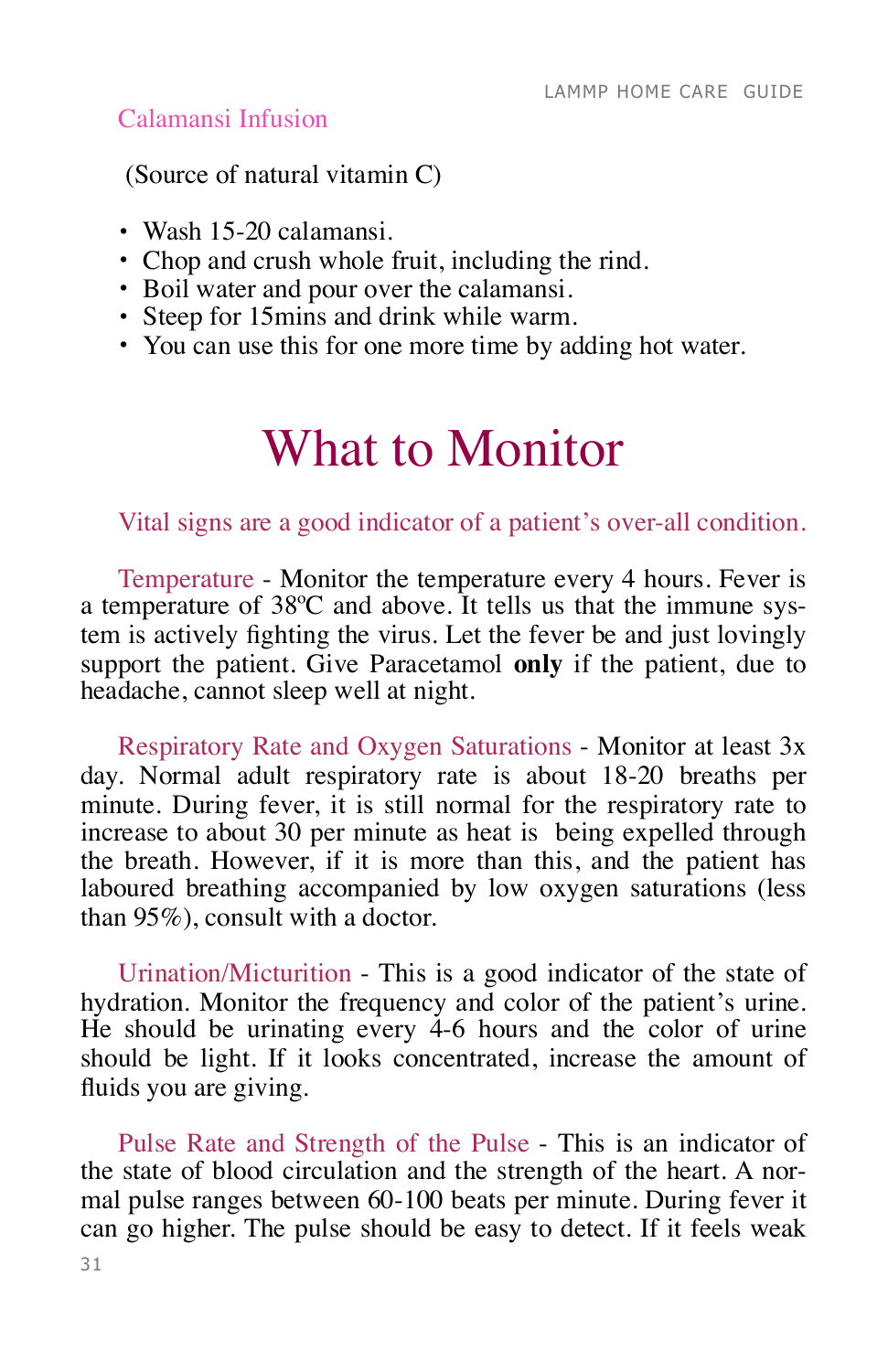and the patient is not passing enough urine, IV fluids may already be needed.

Sensorium - It is normal for sick patients to sleep more. Heal-<br>ing occurs during sleep. But once awake, the patient should be alert and oriented. If he/she appears confused and is always drowsy, immediately consult your doctor.

# Red Flags to Indicate Severe Illness

If someone is showing any of these signs, seek emergency medical care immediately:

- Troubled breathing/shortness of breath/ difficulty in breathing
- Persistent pain or pressure in the chest
- Loss of speech or movement
- Inability to wake up or stay awake

• Pale, gray or blue-colored skin, lips or nail beds compared to patient's normal skin tone

• Feeling confused or acting confused or disoriented

Note: This list does not cover all possible symptoms. Please call your medical provider for any other symptoms that are severe or concerning to you.

### When to refer for possible hospital admission

Oxygen saturation of less than 95% with laboured breathing No urine output for more than 8 hours with a weak pulse Poor fluid intake Drowsiness and disorientation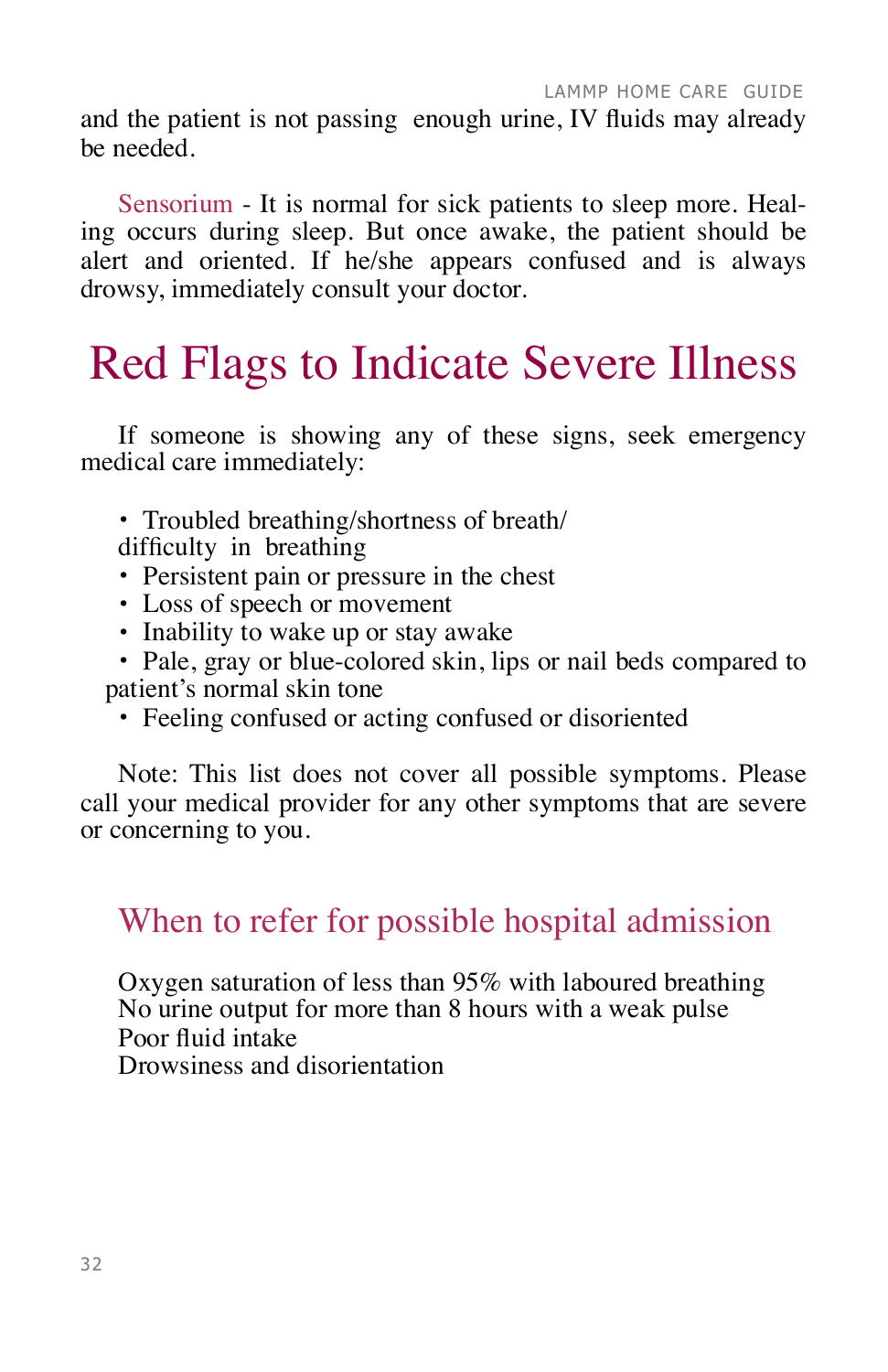# Special Circumstances

# **Pregnancy**

- Have a balanced diet (as above) and avoid processed food.
- Walk outdoors enjoying fresh air and sunlight.
- Nurture positive feelings.
- Set aside quiet time.

• Make time for enjoyable tasks: gardening, cooking, baking, knitting, preparing for baby's layette.

- Avoid crowded and noisy places.
- Have a regular sleeping time.

# Breastfeeding Mothers

- Have a balanced diet and avoid processed food.
- Drink 2.5 to 3 liters of water throughout the day —slowly, not in gulps.

• Spend time outdoors, have sufficient amount of sunlight and lots of fresh air.

- Find time for yourself and take time to rest.
- Allow others to help with the baby.
- Devote time to do enjoyable tasks.
- Nurture positive feelings.

### Infants

• In place of foot bath, use fever socks as described above.

• For infants with phlegmy cough, place the child in an inclined prone position (tummy towards the floor, head down and with lower body elevated), do gentle tapping<sup>\*</sup> or thumb massage on the back-of-the-chest area. This will help them expectorate the phlegm.

\*Note: Avoid tapping the vertebrae or spinal bones!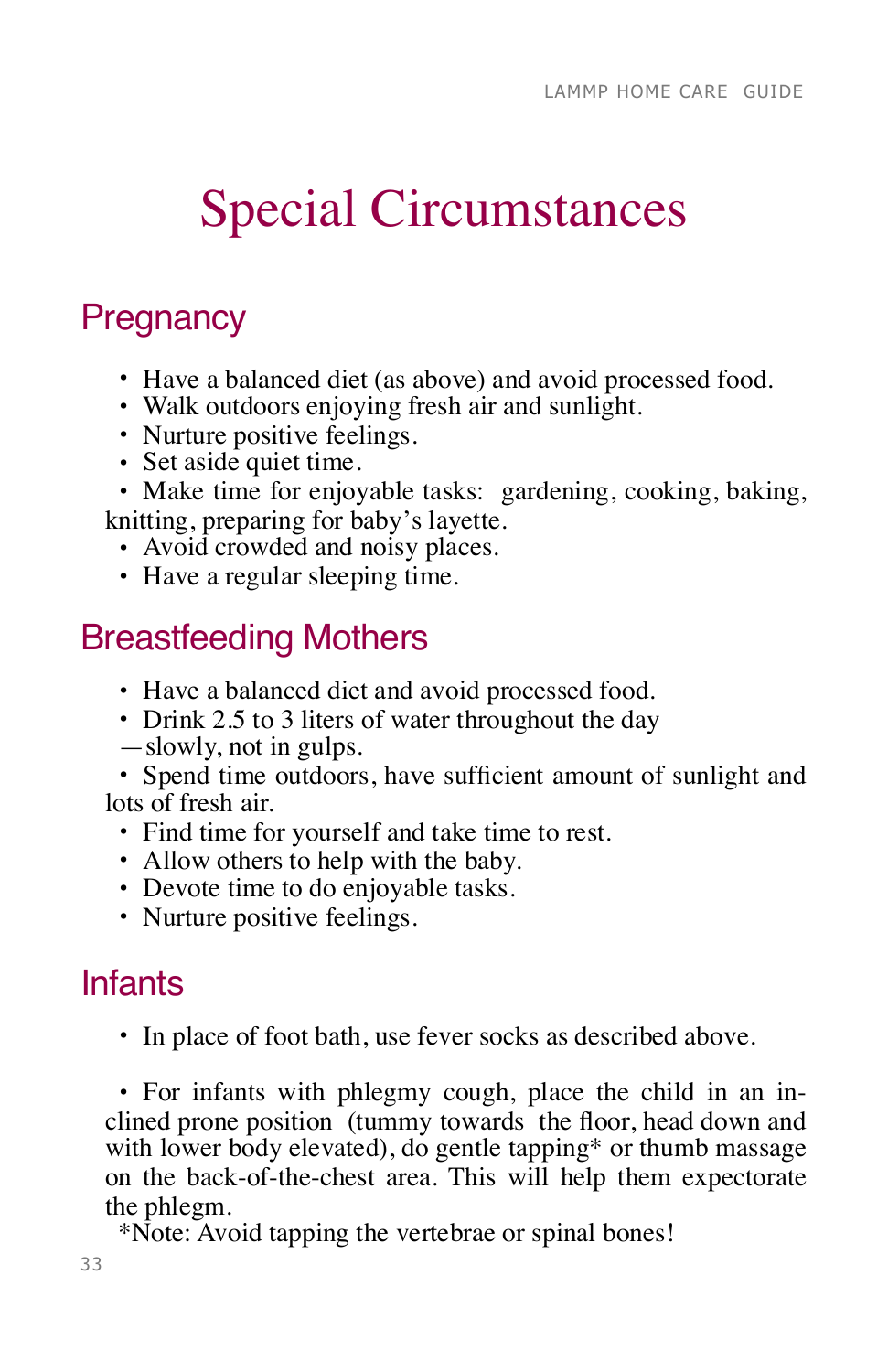# Anxiety

Experiencing COVID-19 symptoms for oneself or through a family member with COVID-19 or even listening to the news about the disease may result in fear, uncertainties and doubts. In these moments, we can do…

**Eurythmy** (see links and videos) Halleluiah Calming Sequence DFGKHR Eurythmy Laughter HA

#### **External treatments**

Oxalis Solar Plexus Compress

#### **Materials**

Substance cloth, 12 x 12 cm Oxalis 10% ointment Wooden spatula or knife Hot water bottle Woolen cloth (or fleece) to cover the substance cloth

#### **Procedure**

• Apply a thin layer of oxalis ointment onto the substance cloth.

- Lightly warm the substance cloth on a hot water bottle.
- Have the patient lie down in bed.

Lay the substance cloth on the patient's solar plexus and cover with the woolen cloth/fleece.

Duration: 30 minutes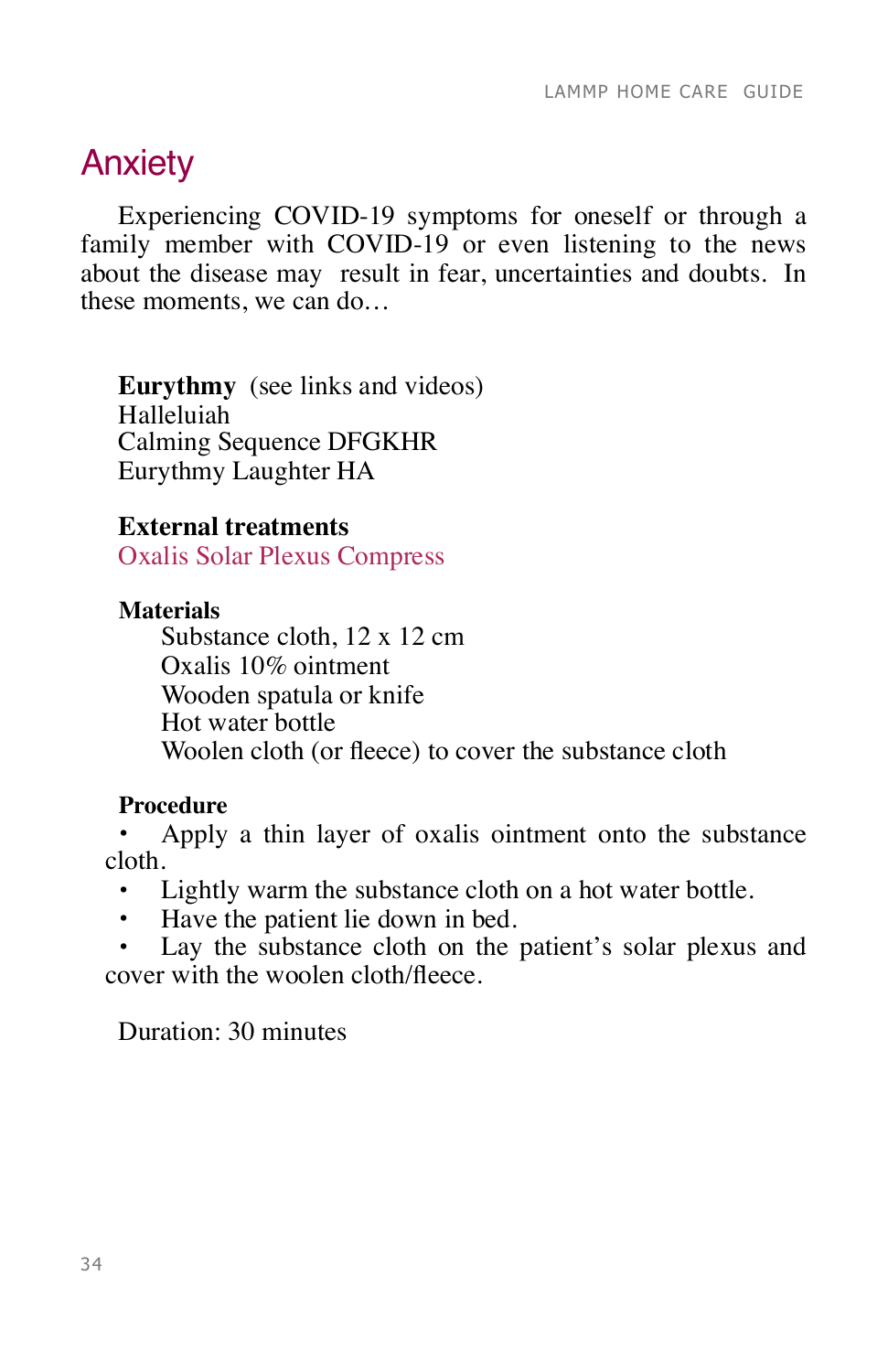Follow-up:

The inner cloth can be stored in a plastic bag for repeated applications. Add a little more ointment to the cloth before each treatment.

Over the area of the heart, apply sunflower oil with rose and lavender essential oils.

Serve tea: chamomile, blue ternate flowers or mint

#### **Others**

Refer to links on:

- Body Talk/Tapping Cortices
- Meditation

As far as individual situations allow…

- visiting friends and relatives,

 - inviting them over for coffee/meal, in order to provide the space to share thoughts and feelings,

 - undertaking simple activities together (for example, agreeing on common prayer times) are very helpful.

We can overcome our fears when we translate ideas of kindness and of goodness into action, into the **will**.<br>We can allow space for honest and healing conversations:

-listening to the other, being interested in where they are coming from, given their views and questions

-sharing our perspective to those who are open/are seeking clarifications/searching for answers to their questions.

Knowledge, when discerned in genuine quest for Truth, empowers us and helps us overcome our fear.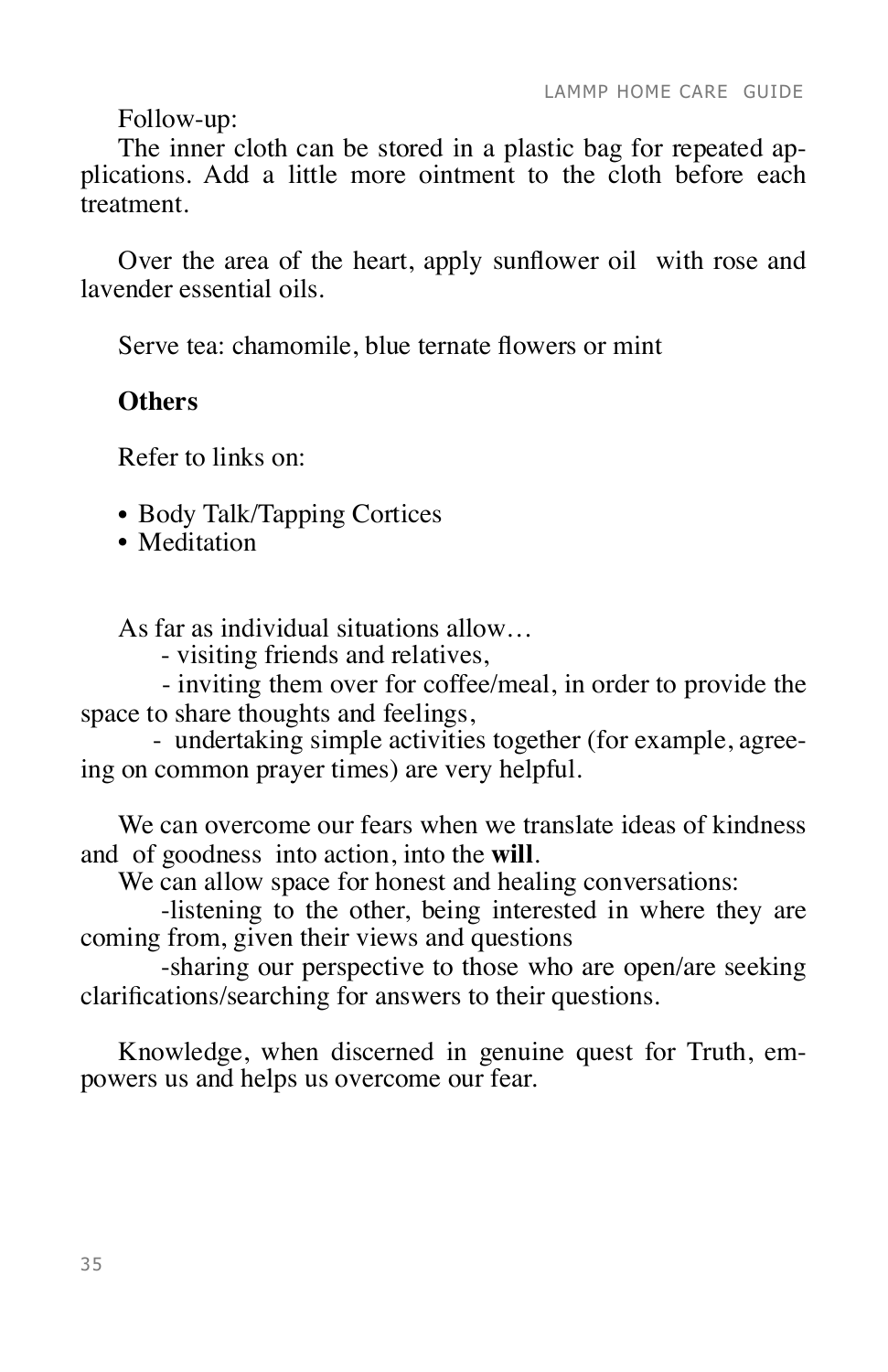We can also counteract fear, uncertainty and doubt by filling our souls with the strength that comes from God/ Creator/ Source. As spiritual beings, our strongest armament is prayer/meditation. We can connect with our angels and our beloved departed, in the name of the Christ. As rightful children of the Divine Creator, we can co-create a reality through contributing to the image of healthy mankind harmoniously co-existing with other creatures, in accordance to the Divine Plan.

Here are some meditations and prayers from Rudolf Steiner:

I. We must eradicate from the soul All fear and terror Of what comes towards us from the future. We must look forward with absolute equanimity to whatever comes And we must think only that whatever comes is given us By a world direction full of wisdom.

II. O Light Divine, O Sun of Christ, Warm Thou our hearts, Enlighten Thou our heads, That good may become What from our hearts we found, What from our heads we direct With conscious purpose.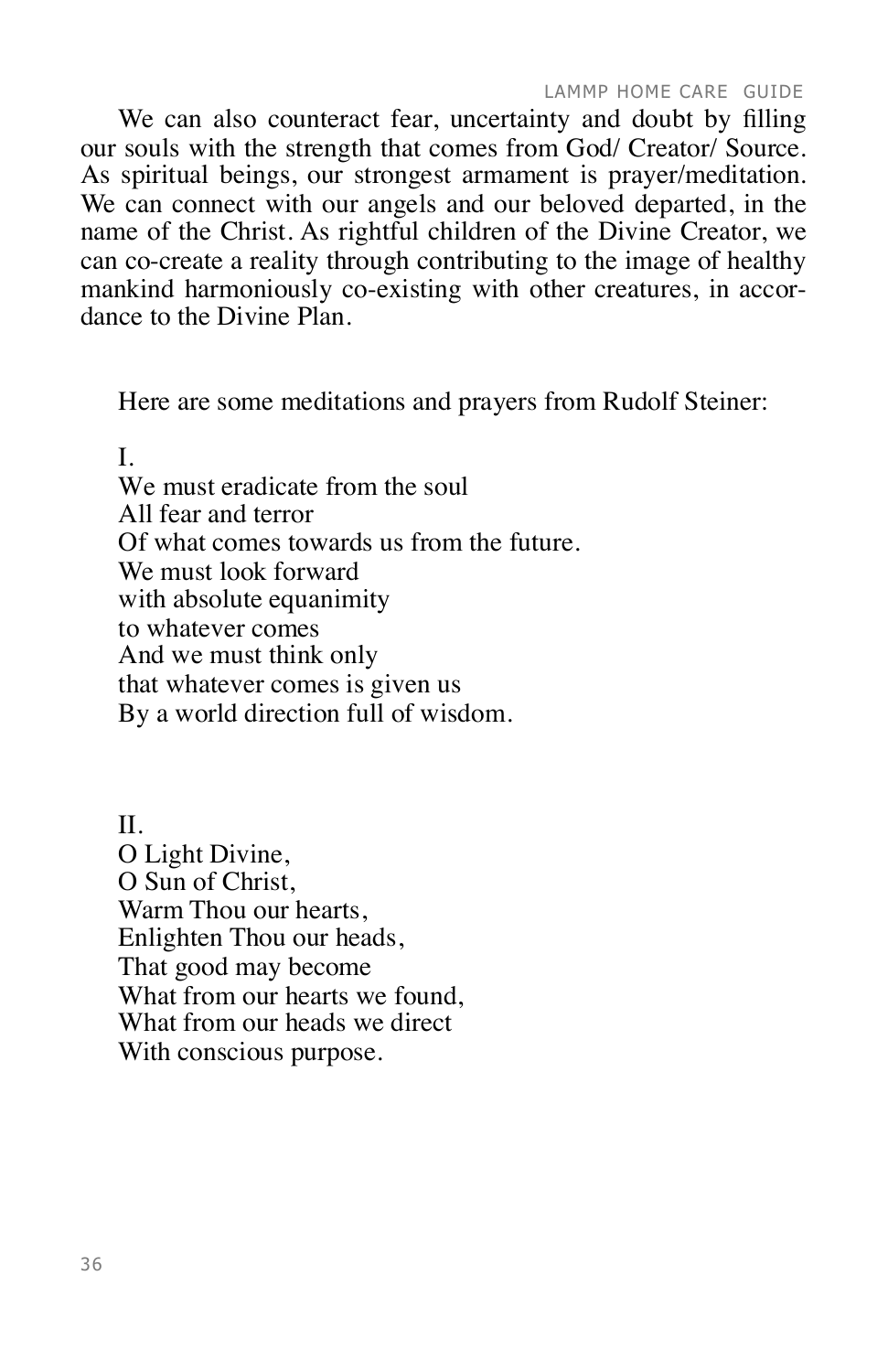LAMMP HOME CARE GUIDE

# Answers to Some Questions

1. **Why?** (Among others: Why the existence of Covid? Why me or my family? What's the deeper meaning of the Covid experience?)

Our body uses up energy when we worry or we are in a state of fear. Breathe. Exhale thoughts that do not help the situation and, in the space created, infill the light of hope and empowerment. You may also imagine waterfalls of light cleansing or purifying the effluvia of the pandemic and other such life-draining thoughts/emotions. It is best to incorporate this imagination with activities you do regularly like right before you take a bath, wash your hands, or brush your teeth.

#### In Anthroposophic medicine, **illness is seen as a messenger that something in us is out of alignment**.

Look into the five pillars of immune intelligence and honestly discern which one needs improvement:

Proper diet and hydration Purposeful movement/exercise preferably in a fresh air environment Rhythm especially sunlight exposure and quality sleep Mental and emotional balance Alignment with God/Source/Universe and harmony with nature

#### If you have not been remiss on any of the five, consider the **illness as a way to reach your unconscious blockages at a cellular level**.

Some of our patients who succumbed to Covid-19 reported that it was during the illness (either they themselves had it or a loved one) that they finally found the elusive forgiveness they have been hoping for. For others, this elusive thing came in the form of ideal weight, factor that broke an addiction, spark needed to preserve a loveless relationship/marriage, etc.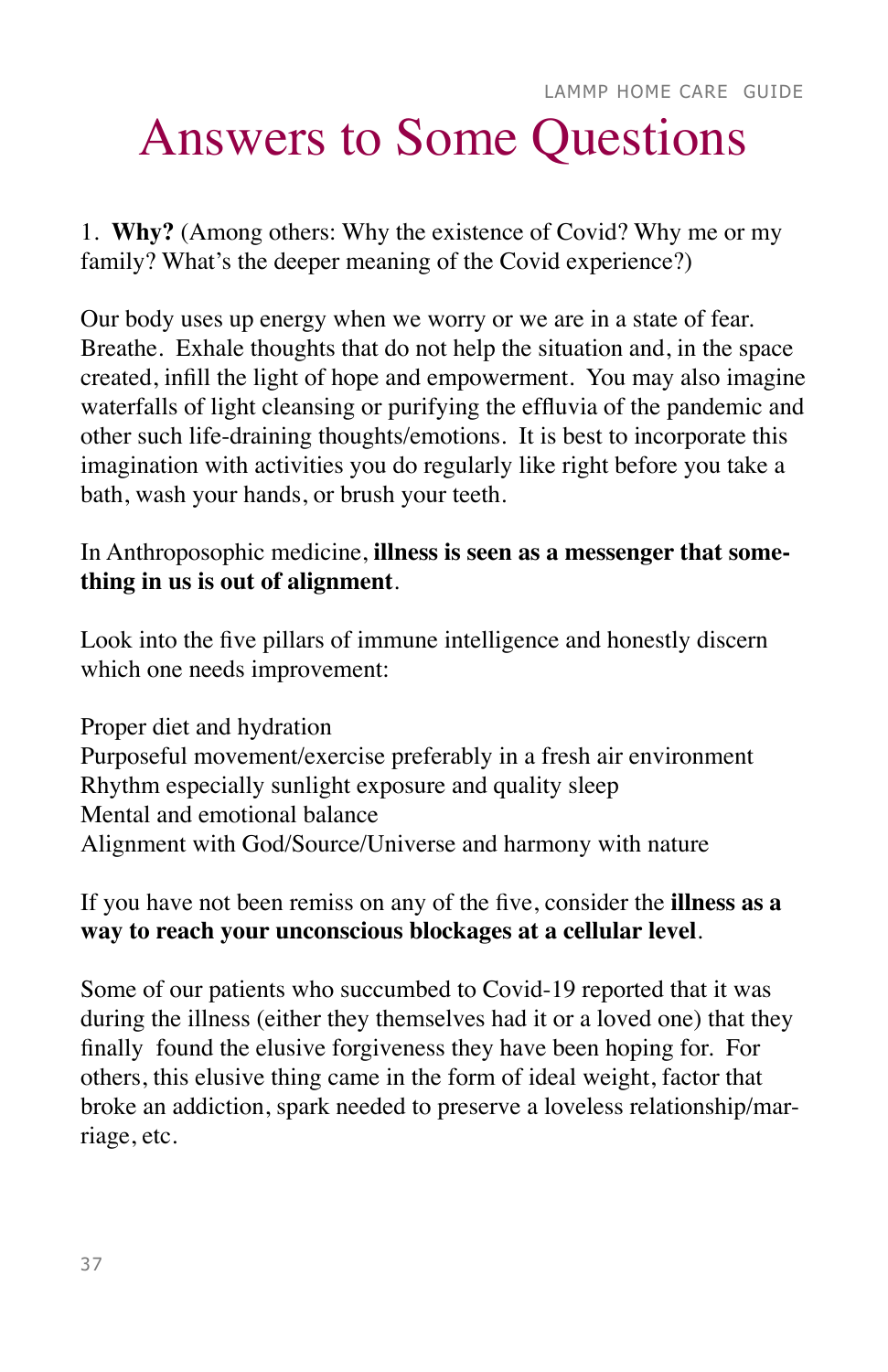#### 2. **Is there a reason why calamansi is central to your recommended Home Care Guide?**

Anthroposophic medicine, in its intention to form a living connection with nature and the cosmos, employs a special way of **reading the book of nature**. One of the applications is a deeper relation with the plants used in Anthroposophic plant remedies or external treatments.

More than the natural vitamin  $C$  and its availability in the local setting, the calamansi plant's healing gesture is also taken into account. Knowledge of this unlocks the powerful healing forces. For some countries, lemon will be the plant of choice.

The branches, the leaves and the flowers appear disorganized but organization is apparent in the fruit. The thick covering of the round fruit has a protective gesture and its etheric oil offers easily-absorbable warmth. The juice of the fruit strengthens and revitalizes the body.



The expanding gesture of the calamansi's flower (white petals, yellow middle, fragrance) is "inverted" in the fruit, more visible in the lemon as it has a yellow rind, whitish divisions of the fruit). So the **expansive gesture of inflammation is actually contained or held-back by the cala-**

**mansi/lemon fruit**. While the fruit juice, in a way, is like "liquefied sunlight.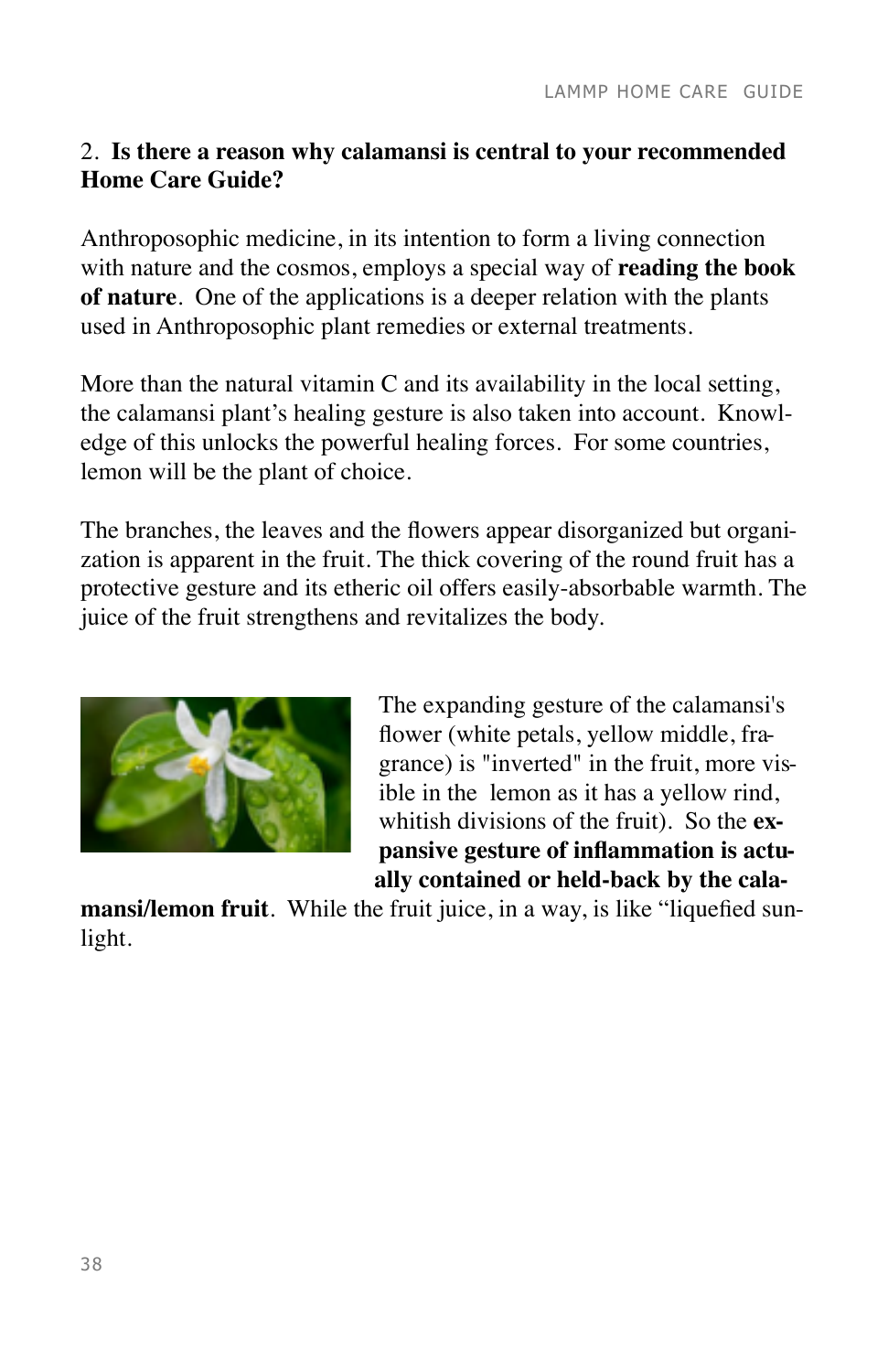# Links and Resources

For External Treatments <https://www.pflege-vademecum.de/projekt.php>

For Remedies contact your local Anthroposophic physician/health provider

For Eurythmy <https://www.youtube.com/watch?v=S1y0omZjAco> <https://www.youtube.com/watch?v=lLZ06qarow0&t=153s>

For Body talk <https://www.youtube.com/watch?v=R7cEnyaxrGk> https://www.youtube.com/watch?v=\_0ojCuYDgh0

For more information on COVID from the Anthroposophic perspective <https://medsektion-goetheanum.org/aktuelles/covid-19> <https://goetheanum.co/en/news/three-signs-and-their-message>

# References

<https://www.pflege-vademecum.de/projekt.php> <https://medsektion-goetheanum.org/aktuelles/covid-19>

# **Credits**

- cover photo and artworks from the Anthroposophic community
- photos used in the text: from the internet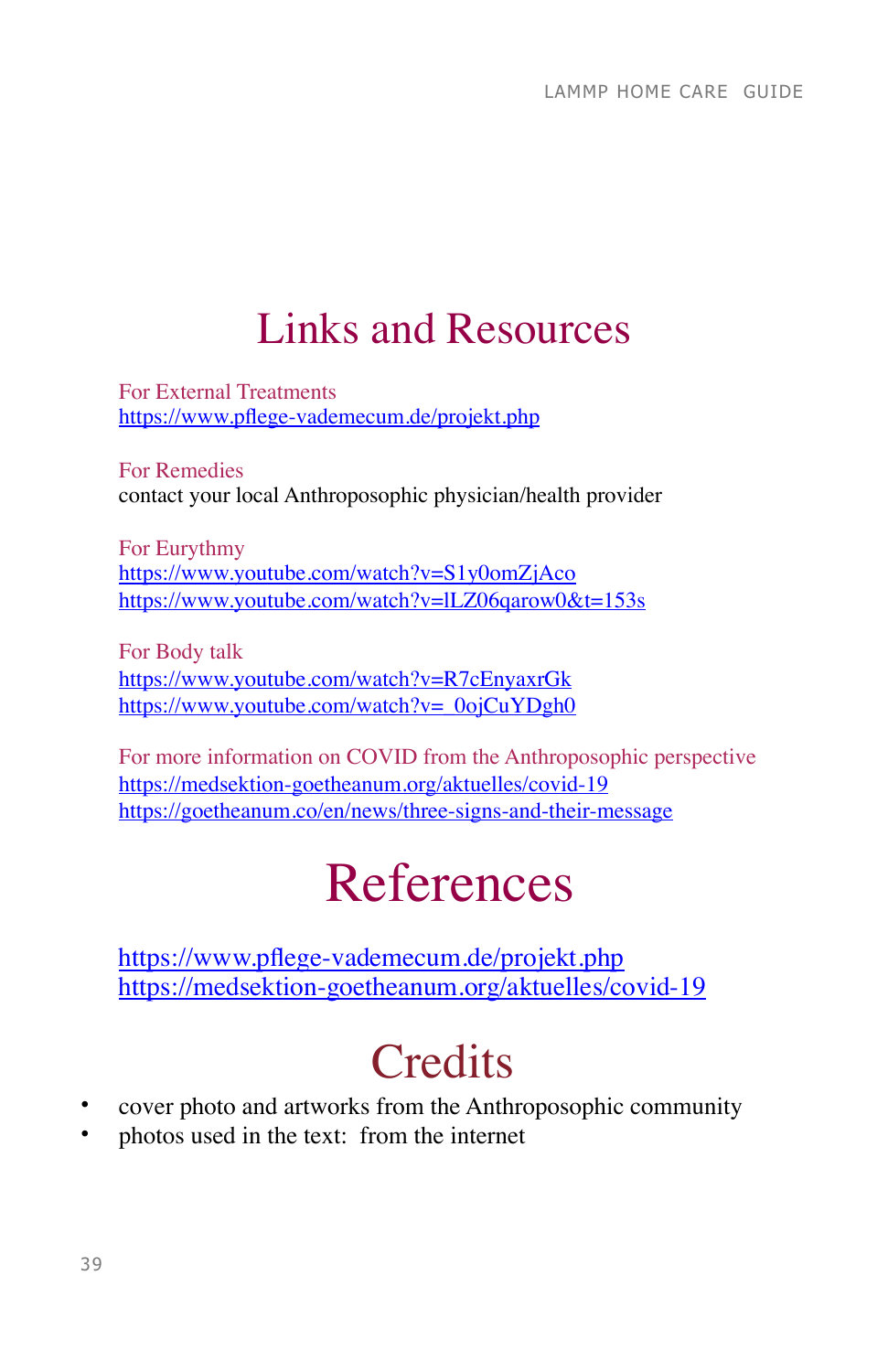### LAMMP HOME CARE GUIDE Knighthood of Our Time



There is a knighthood of the 21st century Whose riders do not ride through the darkness of physical forests, as of old, but through the forest of darkened minds.

They are armed with a spiritual armor, and an inner sun makes them radiant. Out of them shines healing, healing that flows from the knowledge of the human being as a spiritual being. They must create inner order, inner justice, peace, and conviction in the darkness of our time. They must learn to work side by side with angels.

-Karl Koenig